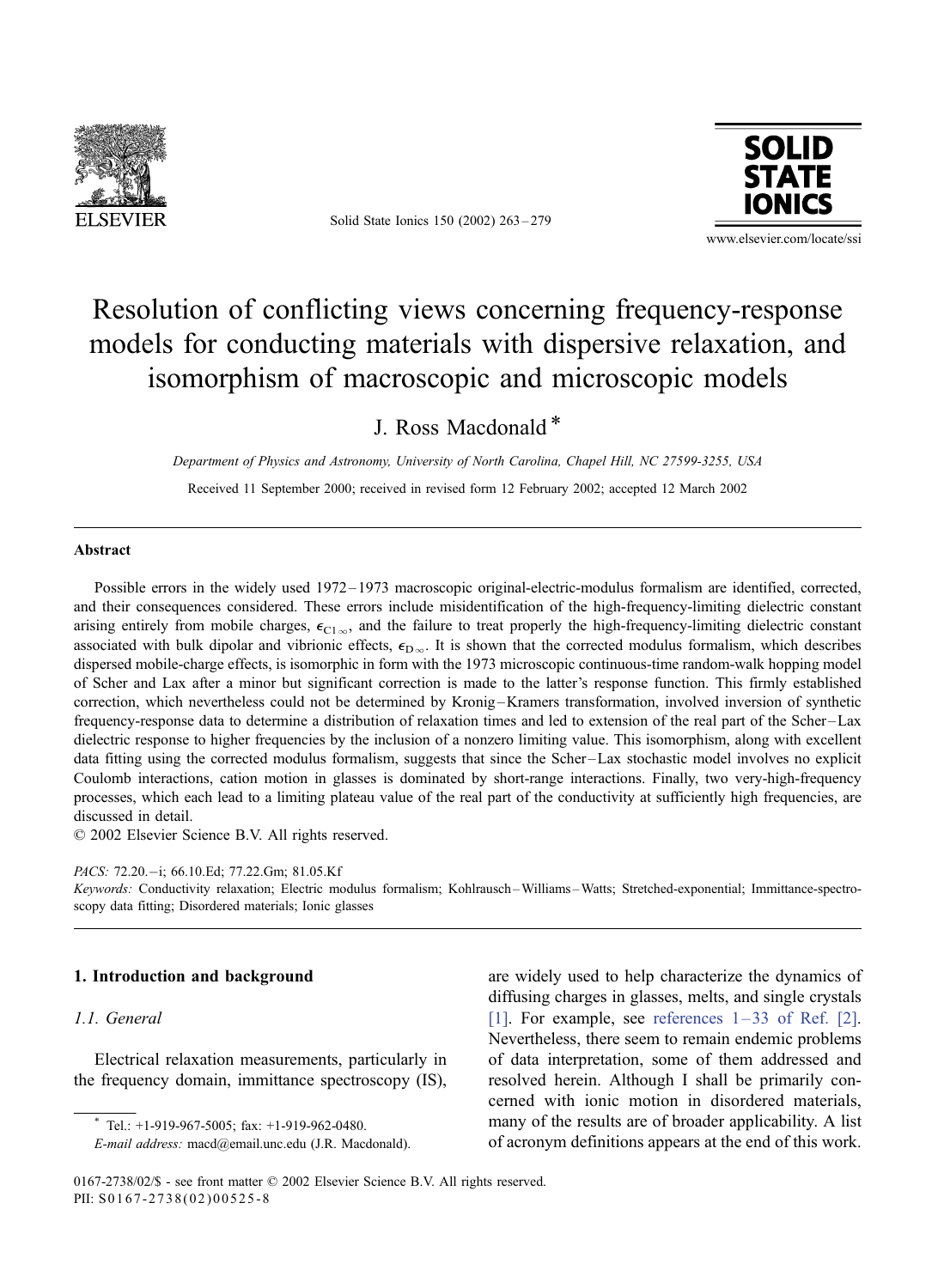As is well known, there are four closely related levels at which a frequency response model or experimental data may be expressed and a model fitted to the data. In terms of specific model quantities, these are the complex dielectric constant,  $\epsilon(\omega) = \epsilon'(\omega) - i\epsilon''(\omega)$ ; the complex conductivity,  $\sigma(\omega) \equiv i\omega \epsilon_V \epsilon(\omega) \equiv 1/\rho(\omega) \equiv i\omega \epsilon_V/M(\omega) = \sigma'(\omega) +$  $i\sigma''(\omega)$ ; the complex resistivity,  $\rho(\omega) = 1/\sigma(\omega) =$  $\rho'(\omega) + i\rho''(\omega)$ ; and the complex electric modulus,  $M(\omega) \equiv i\omega \epsilon_V \rho(\omega) \equiv 1/\epsilon(\omega) = M'(\omega) + iM''(\omega)$ . Here  $\epsilon_{\rm V}$  is the permittivity of vacuum.

In the following, some discussion of the differences between conductive-system and dielectric-system dispersion responses is presented along with some necessary definitions. Then, two important frequencyresponse conductive-system models are defined and discussed: the original and the corrected modulus formalisms. It is next shown what needs to be done to produce full response isomorphism between an important microscopic hopping model and the macroscopic one generally used as the basis of the modulus formalisms. A discussion of very-high-frequency effects follows, and then a summary is presented of the important differences between the two modulus formalism models.

## 1.2. Differences in conductive and dielectric responses

When one deals with a single dispersive process associated only with mobile charges, defined as conductive-system dispersion (CSD), as will be the case herein, we may write its full  $\rho(\omega)$  response in general terms as

$$
\rho(\omega) = \rho'(\infty) + {\rho'(0) - \rho'(\infty)}I(\omega),
$$
 (1)

where  $I(\omega)$  is a normalized, complex macroscopic response function for which  $I'(0) = 1$  and  $I'(\infty) = 0$ . Where needed, a subscript 'C' will be included to designate conductive-system model quantities, and a subscript 'D' employed for dielectric ones. For CSD, unlike dielectric-system dispersion (DSD), the dc and ac responses are closely related  $[3-9]$ .

With a plausible dispersion model for  $I(\omega)$ , one finds that the  $\rho(\omega)$  response of Eq. (1), expressed at the complex dielectric constant level, involves  $\epsilon'_{\mathcal{C}}(\omega)$ dielectric response arising solely from mobile charges, response whose high-frequency limit may or may not be zero, depending on the details of the  $I(\omega)$  model [\[4,5\].](#page-15-0) Because all real data include dielectric response as well, often well approximated for dominant CSD situations by a frequency-independent dielectric constant,  $\epsilon'_{\text{D}} = \epsilon_{\text{D}, \infty}$ , the effect of this quantity must always be included in any full response model. Such a model then involves CSD and DSD response functions in parallel electrically; see, for example, [Fig. 1 of Ref. \[7\].](#page-15-0)

For conductive-system dispersion,  $I(\omega)$  is usually defined at the complex resistivity level in terms of a distribution of resistive relaxation times (DRT),  $\tau_{\text{C}}$ , but its response may be transformed to any of the other three levels. In particular, the same DRT leads to response expressed at either the complex resistivity level, as in Eq. (1), or at the modulus level, and the DRT may be estimated by inversion of data at any of the four immittance levels, as illustrated later. An example of peaked  $\rho''(\omega)$ ,  $M''(\omega)$ , and  $\epsilon''(\omega)$ responses calculated from the same data appears in [Fig. 2 of Ref. \[7\]](#page-15-0) and illustrates their different shapes. Note that we may always define and estimate a single, unique CSD DRT from response expressed at either the complex resistivity level or at the modulus level.

However, this is not the end of the story. One can also describe IS response data by means of a distribution of dielectric relaxation times, appropriate for DSD. When such a distribution is known, it is most appropriate to use it to generate or analyze data at the complex dielectric constant level or at the admittance level. In a dielectric situation, the response arises primarily from dielectric dispersion and may or may not involve a nondispersed parallel conductivity that is not a part of the dielectric dispersion and is unrelated to the characteristic dielectric relaxation time of the response,  $\tau_{\text{Do}}$ .

Here again, response associated with the dielectric DRT may be expressed at any of the four immittance levels. However, it is important to note that even when a CSD DRT and a DSD DRT are taken of exactly the same form, their frequency responses are different and involve different temperature dependencies. Nevertheless, it turns out that one can often fit synthetic CSD data with a DSD model and vice versa, provided the DSD response model involves a parallel conductivity element [\[6\].](#page-15-0) Good CSD-model fitting of DSD data sometimes requires a nonphysical negative value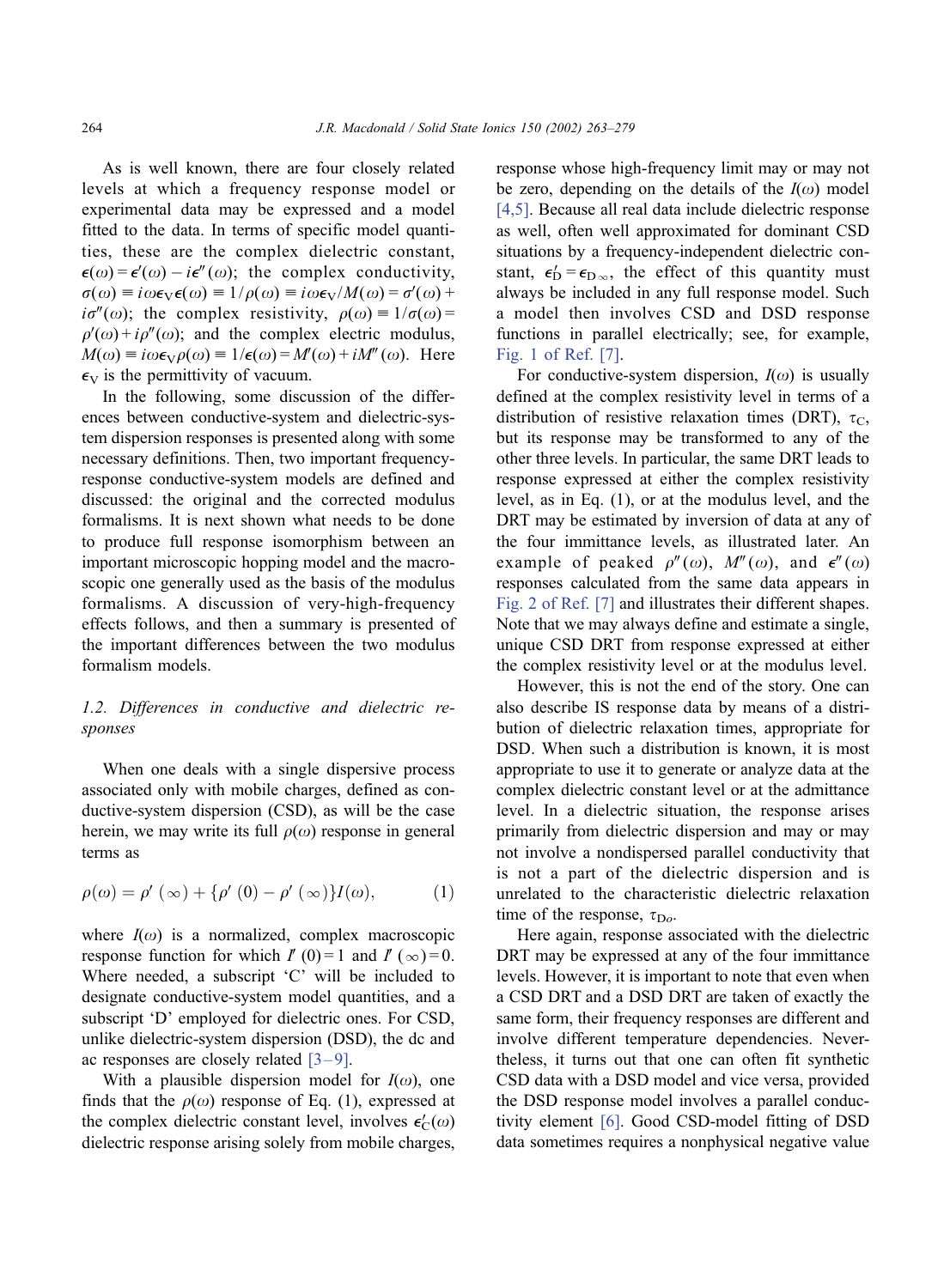of the parallel conductivity, however. Even when both CSD and DSD fits of an experimental data set yield equivalently good results, one can still decide whether the observed dispersion is of CSD or DSD character by comparison of results for a range of fitting temperatures. It appears that some past work has introduced a dielectric DSD for modeling experimental data when a CSD response model would have been more appropriate; for example, see [Ref. \[10\].](#page-15-0)

#### 1.3. High-frequency-limiting dielectric quantities

As usual, we consider a thermally activated conductive-system, one that involves a nonnegligible dc conductivity,  $\sigma_0 \equiv \sigma'(0)$ , associated with mobile charges such as ions and given by the zero-frequency limit of the  $\sigma(\omega)$  function following from a dispersive response model. Because the matter is often ignored, it is important to distinguish specific model quantities from expressions meant to represent experimental data directly. Where appropriate, a subscript 'E' will be used to denote such latter quantities. In addition, a subscript 'dat' will be used when needed with symbols representing experimental data.

It has been conventional to designate high-frequency-limiting quantities by a symbol or subscript of  $\infty$ . Of course, this usage does not mean that such quantities are actually frequency-independent from some particular frequency up to  $\omega = \infty$ , and it should only be interpreted as indicating approximate constancy up to frequencies that extend at least to the limit of the available experimental range. For example, when there is negligible bulk-material dipolar/vibrionic dielectric relaxation within the full frequency range explored, we set, for that range,  $\epsilon'_{D}(\omega) = \epsilon'_{D}(0)$ =  $\epsilon'_{\rm D}(\infty) \equiv \epsilon_{\rm D\infty}$ , a quantity always >1. Then, in the absence of electrode effects, the only significant dispersion present in the experimental range will be of conductive-system character.

In recent years, the important distinction between  $\epsilon_{\text{D}\infty}$  and  $\epsilon'_\text{E}(\infty) \equiv \epsilon_\infty$ , discussed below, has largely been ignored, and  $\epsilon_{\infty}$  has been employed when it seems that  $\epsilon_{\text{D}\infty}$  was meant. Even worse, effects of  $\epsilon_{\text{D}\infty}$  have frequently been ignored or treated incorrectly. See below and Refs.  $[3-9]$  for discussions of the problem. Particularly important is the misleading use of the symbol  $\epsilon_{\infty}$  in situations where  $\epsilon_{\infty} \neq \epsilon_{\text{D}\infty}$  yet the two quantities are not distinguished from each other. As

demonstrated herein and earlier  $[3-9]$ , the neglect or improper treatment of  $\epsilon_{D\infty}$  in immittance spectroscopy data analysis, can, and usually does, lead to serious errors in the interpretation of experimental  $M''_{\rm F}(\omega)$  data and plots. Further, Ngai and Rendell [\[2\]](#page-15-0) have stated that the contributions of mobile ions to  $\epsilon'(\omega)$  are seldom considered. As we shall see in Section 3, this contribution has indeed been considered since at least 1994  $[3-5]$ , and it is crucial in distinguishing between the original electric modulus formalism (OMF) fitting model  $[11-13]$  and its corrected version  $[3-8]$ . Further discussion of modeling the high-frequency behavior of  $\epsilon'_{C}(\omega)$  and  $\sigma'_{C}(\omega)$  is presented in Sections 4.2 and 5.

#### 2. Conductivity or modulus level analysis?

When the electric modulus has been discussed and used in the past, it has generally involved presenting data by means of a plot of  $M''_{\text{dat}}(\omega)$  vs. the logarithm of frequency. Such plots show peaked response, and that to the left of the peak decreases rapidly, minimizing the influence of any low-frequency electrode effects present in data. However, just because such effects are suppressed in  $M''_{\text{dat}}(\omega)$  plots does not mean that they make a negligible contribution to the data, as is often asserted  $[11-13]$ , and so one must not assume their absence but instead use other approaches to identify and quantify them  $[4-8]$ . In discussing the choice between  $M''(\omega)$  and  $\sigma'(\omega)$  for data analysis, Roling has recently said, ''In the literature, it is highly controversial how these electrical properties should best be analyzed'' [\[14\].](#page-15-0) See, for example, [references](#page-15-0)  $3-11$  in Ref. [14].

An advantage of the use of  $\sigma'( \omega)$  for comparison between data and models is that  $\sigma'_{\mathcal{C}}(\omega) = \sigma'_{\mathcal{E}}(\omega)$ , since virtually all bulk capacitative effects appear in  $\sigma''_C(\omega)$ , but such separation does not occur for the real or imaginary parts of either  $M(\omega)$  or  $\rho(\omega)$ . A frequent error in the literature has been to compare  $M''_{\mathcal{C}}(\omega)$ model results, usually denoted by just  $M''(\omega)$ , with  $M''_{\text{dat}}(\omega)$ , which includes full  $M''_{\text{C}}(\omega)$  response as well as the effects of nonzero  $\epsilon_{D_{\infty}}$ , a quantity that may be greater or smaller than  $\epsilon'_{C}(\infty)$ . Of course, the proper comparison should be between  $M''_{\text{dat}}(\omega)$  and  $M''_{\text{E}}(\omega)$ , as first emphasized in [Ref. \[4\].](#page-15-0) If we fit  $\sigma_{dat}(\omega) = i\omega \epsilon_V$ /  $M_{\text{dat}}(\omega)$  data with  $\sigma_{\text{E}}(\omega) = i\omega \epsilon_{\text{V}}[\{M_{\text{C}}(\omega)\}^{-1} + \epsilon_{\text{D}\infty}] =$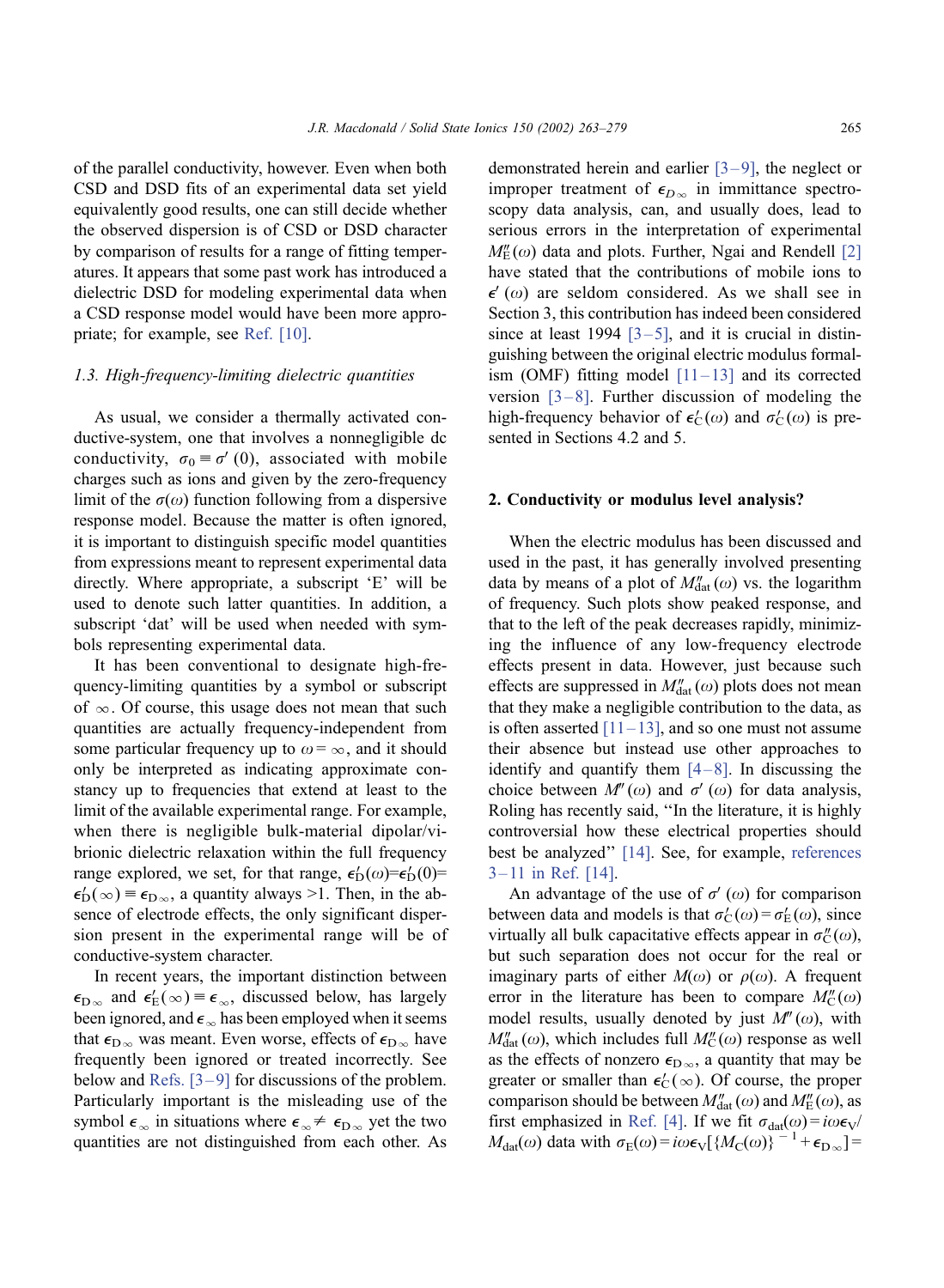$i\omega\epsilon_V/M_E(\omega)$  model results, then a correct comparison may be readily made in the absence of electrode effects. It should be noted that this procedure leads to fit results  $[4-8]$  that show much less of the endemic high-frequency disparity between data and model observed when proper account is not taken of  $\epsilon_{\text{D}\infty}$ [\[11,13,15,16\].](#page-15-0)

The controversy over which analysis approach to use disappears when one realizes that it is most appropriate to fit the real and imaginary parts of a complex data set together to a response model, both to average out some noise and to test directly whether the data set satisfies the Kronig-Kramers relations. Such fitting, which can be done at any of the four IS levels using weighted complex nonlinear least squares (CNLS), should include  $\epsilon_{D_{\infty}}$  as a free fitting parameter, as discussed below, and it is readily carried out using the freely available fitting/inversion computer program LEVM [\[17\].](#page-15-0)

# 3. Original and corrected electric-modulusformalism response models

#### 3.1. The original modulus formalism

The original CSD electric modulus formalism, a ground-breaking treatment of bulk conductivity relaxation effects, was developed by Macedo, Moynihan, and their coworkers in  $1972 - 1973$  [11 – 13]. Although it has been shown in the last 6 years that it is inconsistent  $[3-6]$ , data analysis continues to this day to employ this faulty approach. See, for example, the 20 references to such work in [Ref. \[18\],](#page-15-0) as well as many others. Luckily, the OMF can be readily corrected, and, as demonstrated herein, the corrected version, the CMF, is important not only because it fits much data for disordered materials much better than does the OMF and many other response models, but also because it can be shown to yield the same frequency response behavior as an important microscopic theory, as discussed below and in [Ref. \[19\],](#page-15-0) thereby underlining the generality and value of the common response model.

The physical basis of the macroscopic OMF involved consideration of the decay of the electric field in the material at constant displacement, represented by a temporal relaxation function  $\Phi_{\text{OMF}}(t)$  [\[13\].](#page-15-0)

The OMF response model was actually implemented by transforming a given distribution of resistivity relaxation times (DRT),  $g_C(\tau)$ , to a new one proportional to  $\tau g_C(\tau)$  [\[4,5\],](#page-15-0) although no such new distribution was actually defined. In order to distinguish between the two different frequency responses associated with these distributions, I shall use subscripts  $k=0$  and 1, respectively [\[5,7,8,19,20\].](#page-15-0) Thus, there are two related CSD responses; call them CSD0 and CSD1. Now let  $x = \tau/\tau_{ok}$ , where  $\tau_{ok}$  is a characteristic relaxation time of the response. Then the normalized distribution of resistivity relaxation times,  $G_{Ck}(x)$ , is given by  $\tau_{ok}g_{Ck}(\tau)$ , and I shall omit the k and 'C' subscripts from now on for  $\sigma_0 \equiv \sigma_C'(0)$ . Note that the two DRTs lead to the two different  $I(\omega)$  responses,  $I_0(\omega)$  and  $I_1(\omega)$ , and so through Eq. (1) to different overall frequency responses.

Next, an important distinction needs to be made: that between consideration of data or a response function expressed at the modulus level and the electric modulus formalism itself. Although the latter was originally derived as a modulus-level response function, it can be transformed to any other immittance level [\[5\].](#page-15-0) Thus, the modulus formalism is not equivalent to expressing or considering data or a model at the modulus level, although this distinction has not always been maintained, and the modulus formalism should not be referred to by the ambiguous terms electric modulus or EM [\[18,21,22\].](#page-15-0)

At the complex resistivity level, the normalized frequency-response functions of Eq. (1),  $I_k(\omega)$ , may be written as [\[4,5,19,20\]](#page-15-0)

$$
I_k(\omega) = \int_0^\infty \frac{G_k(x)dx}{[1 + i\omega \tau_{ok}x]}
$$
  
= 
$$
\int_0^\infty \exp(-i\omega t)\{-d\Phi_k(t)/dt\}dt,
$$
 (2)

showing that  $I_k(\omega)$  may be calculated either from knowledge of  $G_k(x)$  or from a temporal response function  $\Phi_k(t)$ , with  $\Phi_0(t)$  often called the correlation or autocorrelation function. It involves  $t/\tau_{o1}$ , and for the OMF  $\Phi_0(t)$  is the electric field decay function mentioned above [\[13\].](#page-15-0) Through Eq. (2) with  $k=0$ ,  $\Phi_0(t)$  leads to the normalized response  $I_0(\omega)$ , a quantity designated as  $N^*(\omega)$  in [Ref. \[13\].](#page-15-0)

It is important to note that OMF response is not that of  $I_0(\omega)$ , but instead it may be identified with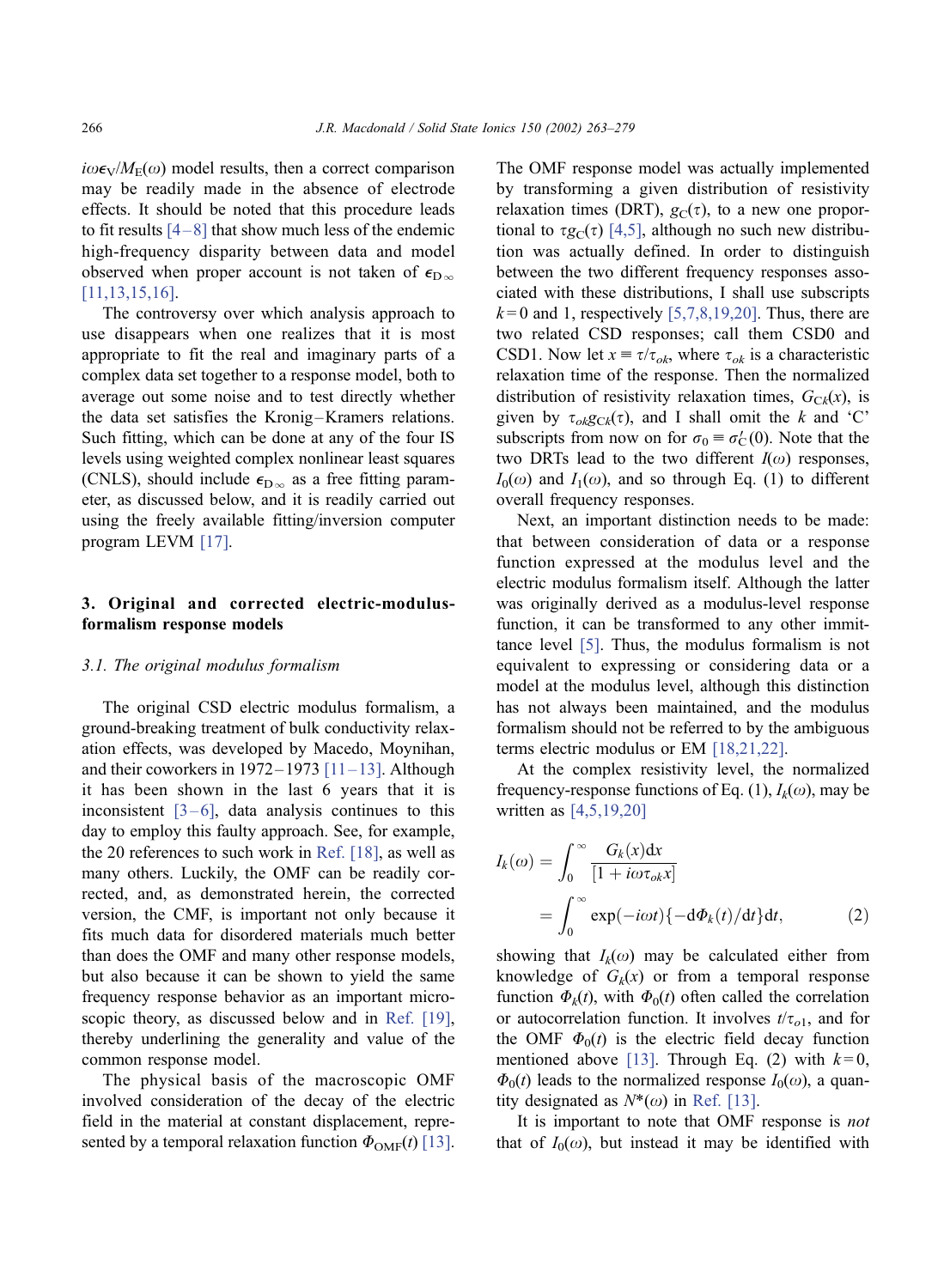$I_1(\omega)$  response, one that is readily derived from  $I_0(\omega)$ because of the connection between  $G_0(x)$  and  $G_1(x)$ already mentioned [\[4,5,13\].](#page-15-0) Although OMF response was originally derived at the modulus level, and so was later identified as the modulus formalism, its frequency response can be represented at any of the four immittance levels since it involves the same  $G_1(x)$  distribution. Derivation of the OMF at the modulus level is fully consistent with that involving Eqs. (1) and (2), and so OMF frequency response may be calculated for any of the immittance levels.

Although the quantity  $\rho'(\infty) = \rho_{Ck}'(\infty) = \rho_{Ck}(\infty)$ appears in Eq. (1) and leads to a high-frequency plateau in  $\sigma'(ω)$ , many experimental data sets do not extend to sufficiently high frequencies for a plateau to appear. Further, the OMF, CMF, and many other fitting models do not usually include such response. Therefore, for much of the present work, we set  $\rho_{Ck\infty} = 0$  but discuss the consequences of  $\rho_{Ck_{\infty}} \neq 0$  in Section 5. The *mth* moments of the normalized  $G_k(x)$  distribution are given by

$$
\langle \tau^m \rangle_k \equiv \tau^m_{ok} \langle x^m \rangle_k \equiv \tau^m_{ok} \int_0^\infty x^m G_k(x) \mathrm{d} x,\tag{3}
$$

and we may also express the first moment, or mean value of  $\tau$  for the  $k=0$  situation, as [\[23\]](#page-15-0)

$$
\langle \tau \rangle_0 = \int_0^\infty t \{-\mathrm{d}\Phi_0(t)/\mathrm{d}t\} \mathrm{d}t = \int_0^\infty \Phi_0(t) \mathrm{d}t. \tag{4}
$$

Note that  $\langle x^m \rangle_k$  is a dimensionless quantity that depends only on the shape of the distribution and is independent of  $\tau_{ok}$ .

The OMF analysis  $[11-13]$  led to the CSD1 relations

$$
M_{\text{OMF}}(\omega) = M_{\infty} \{ 1 - I_0(\omega) \},\tag{5}
$$

and

$$
\sigma_{OMF0} = \epsilon_V \epsilon_s / \langle \tau \rangle_{OMF} = \epsilon_V \epsilon_s / \tau_{OMF} \langle x \rangle, \tag{6}
$$

with  $M_{\infty} \equiv M_{\text{OMF}}(\infty) = 1/\epsilon_s$ , where  $\epsilon_s$  was defined as containing ''all the ordinary contributions to the relative permittivity of the material except those connected with the long range ionic diffusion process.'' [\[11\].](#page-15-0) Therefore, it may be identified as the present purely dielectric quantity  $\epsilon_{D\infty}$ . Later, it has been denoted by  $\epsilon_{\infty}$  but still implicitly or explicitly taken

by all users of the OMF to mean  $\epsilon_{D_{\infty}}$  since this quantity has been used in place of the purely conductive-system quantity  $\epsilon_{C1\,\infty}$ , here denoted by  $\epsilon_{C1\,\infty}$ . Its existence means that  $\epsilon_{\infty E} = \epsilon_{\infty}$  is actually composed of  $\epsilon_{C1\infty} + \epsilon_{D\infty}$  for CSD1 fitting where  $\epsilon_{C1\infty}$  is nonzero, as it is for data analyzed by the CMF approach for situations where it is a good approximation to take  $\rho_{Ck_{\infty}}$  negligible or zero. Further discussion of the important quantity  $\epsilon_{C1\infty}$  appears in (Sections 3.2, 4.2, and 5).

In recent work, Ngai and León [\[18\]](#page-15-0) state, "This dependence of  $\tau_{EM}$  (the present  $\tau_{OMF}$ ) on  $\epsilon_{\infty}$  is considered by some workers (no references provided) as a shortcoming of the EM formalism. We do not agree with this opinion because this invariably will occur in any representation of the electrical relaxation data because the latter are from macroscopic measurements where  $\epsilon_{\infty}$  inevitably enters." First, as one of the ''some workers,'' my position is that the presence of  $\epsilon_{\infty}$  (=  $\epsilon_{\rm s}$ = $\epsilon_{\rm D\infty}$ ) in the OMF equations is not just a shortcoming but an error in principle. Although the effects of  $\epsilon_{\text{D}_{\infty}}$  are indeed always present in the data  $[4-8]$ , they should not appear directly in a purely CSD model but are, of course, properly included in the fitting of such a model to the data by *adding* an  $i\omega\epsilon_V\epsilon_{D\infty}$  term to a CSD expression for  $\sigma_C(\omega)$  to form  $\sigma_{\rm E}(\omega)$ . In contrast, since the OMF already includes  $\epsilon'_{\text{OMF}}(\infty) = \epsilon_{\text{D}_{\infty}}$  in its response equations, no separate  $\epsilon_{\text{D}\infty}$  free fitting parameter has ever been included in OMF fits of experimental data, and the OMF is evidently not expected to require any such added term. Further, it cannot properly define  $\epsilon_{\infty}$  as  $\epsilon_{C1,\infty}$  +  $\epsilon_{\text{D}\infty}$  because the erroneous identification  $\epsilon'_{\text{OMF}}(\infty)$  =  $\epsilon_{\text{D}_{\infty}}$  preempts the proper  $\epsilon_{\text{C1}_{\infty}} \equiv \epsilon'_{\text{C1}}(\infty)$  definition.

Finally, it is worth noting that the OMF Eq. (6) sets stringent and unrealistic conditions on  $\tau_{\text{OMF}}$ . It is not an independent quantity in, for example, Eqs.  $(2)$ – $(4)$ , but instead it is required be consistent with Eq. (6) and so it depends on  $\epsilon_{D_{\infty}}$  as mentioned above. This problem is avoided when the OMF is corrected in the manner described below.

#### 3.2. The corrected modulus formalism

Here we consider the usual situation where  $\epsilon_{C1\,\infty}$  is nonzero; but a situation where  $\epsilon'_{C1}(\omega)$  may approach zero, possibly even within the experimental frequency range, is discussed in Section 5. The OMF expres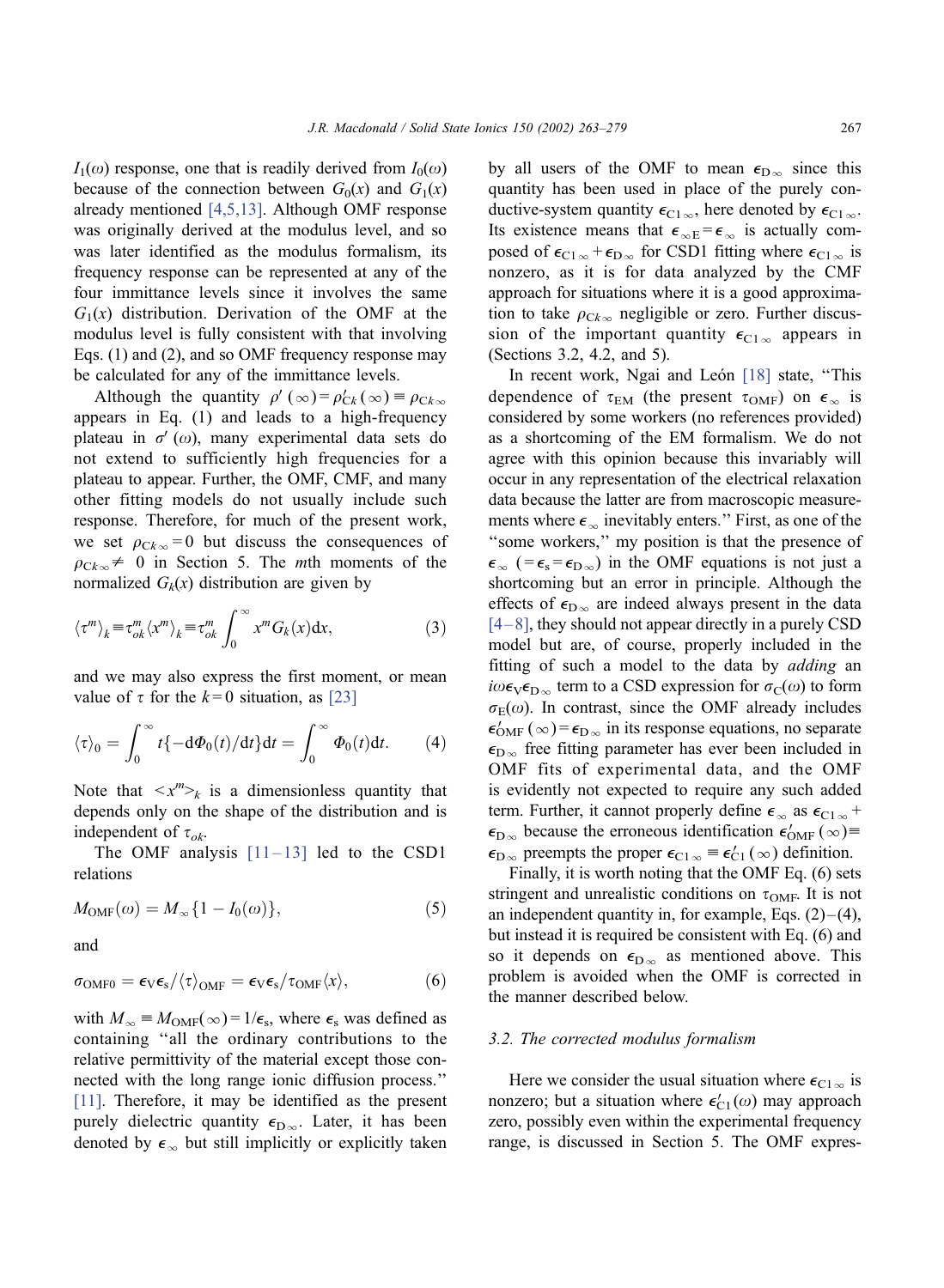sions of Eqs. (5) and (6) are erroneous because the OMF treated a purely conductive-system, dispersiverelaxation situation in terms that include separate conductive and dielectric physical processes, as discussed above. Corrected versions of Eqs. (5) and (6) are [\[4,5\]](#page-15-0)

$$
M_{\rm Cl}(\omega) = M_{\rm Cl}(\infty) \{ 1 - I_{\rm Cl}(\omega) \},\tag{7}
$$

with  $M_{\text{C1}}(\infty) = 1/\epsilon_{\text{C1}}$  and

$$
\sigma_{01} \equiv \sigma_0 = \epsilon_V \epsilon_{C1\,\infty} / \langle \tau \rangle_{01} = \epsilon_V \epsilon_{C1\,\infty} / \tau_{o1} \langle x \rangle_{01}.
$$
 (8)

These equations do indeed involve only mobilecharge-related quantities. Further, unlike the presence of  $\epsilon_{\text{D}\infty}$  in Eq. (6) of the OMF,  $\epsilon_{\text{C1}\infty}$  is a creature of the conductive system only, and it exists only through its definition in Eq. (8) and its presence in model response as  $\epsilon'_{C1}(\infty)$ . Thus, Eq. (8) imposes no direct restrictions on  $\sigma_0$ ,  $\tau_{o1}$ , or on the relations between them. Their experimental values, and that of  $\langle x \rangle_{01}$ , entirely determine the value of  $\epsilon_{C1\infty}$ .

Note that Eq. (7) shows that although CMF response may be calculated from knowledge of the  $k=0$  dimensionless frequency-response function  $I_{\text{C0}}(\omega)$ , it leads to  $k=1$  CSD1 response, with different frequency, time, and DRT behavior than that of the associated  $k=0$  situation. This is why the subscript 01 has been used in Eq. (8) to indicate that although  $\langle \tau \rangle$ is derived from the CSD0 distribution, it involves a  $k = 1$  shape parameter whose value may be determined by fitting the CSD1 model of Eq. (7) to data.

It follows from Eq. (7) that

$$
\epsilon_{\text{C1}}(\omega) = \epsilon_{\text{C1}\infty}/\{1 - I_{\text{C0}}(\omega)\}.
$$
\n(9)

Since  $I'_{C0}(\infty) = 0$ ,  $\epsilon'_{C1}(\infty) = \epsilon_{C1\infty}$ , a consistent result. But how was Eq. (8) derived? If we consider the  $\omega \rightarrow 0$  limit of

$$
\sigma_{C1}(\omega) = i\omega \epsilon_V \epsilon_{C1}(\omega) = \epsilon_V \epsilon_{C1\infty} \{i\omega/\{1 - I_{C0}(\omega)\}\},\tag{10}
$$

using the result that follows from the first part of Eq. (2) with  $k=0$  that  $\{1 - I_{C0}(\omega)\}\rightarrow i\omega < \tau>_{01}$  to first order as  $\omega \rightarrow 0$ , then Eq. (8) immediately follows on defining  $\sigma_{C1}'(0)$  as  $\sigma_0$ .

Why is the CMF a purely conductive-system approach rather than a mixed conductive/dielectric one like the OMF? The original creators of the OMF and virtually all users of it since 1973 have completed it by taking for the  $I_0(\omega)$  of Eq. (2) the Kohlrausch –Williams–Watts (KWW) model [\[24,25\],](#page-15-0) one that follows from the choice of a stretchedexponential (SE) temporal response function,

$$
\Phi_{01}(t) = \text{Rexp}\{-(t/\tau_{o1})^{\beta_{01}}\},\tag{11}
$$

where the stretching (shape) parameter satisfies  $0 \leq \beta_{01} \leq 1$ , and  $R = 1$  in the absence of cutoff of the associated  $G_0(x)$  distribution [\[4,26\].](#page-15-0) Even though  $\Phi_{01}(t)$  is defined at the  $k=0$  level and leads directly to KWW0 (hereafter denoted by K0) frequency response with  $\beta_{01} = \beta_0$ , it also leads through Eq. (7) to  $k=1$  frequency response with  $\beta_{01} = \beta_1$ , and it is therefore appropriate to denote it with both 0 and 1 subscripts. Thus, fitting data with the CMF model involves the KWW1 (hereafter K1) frequencyresponse model, one whose shape parameter is  $\beta_1$ , not  $\beta_0$  [\[5,6,8,20,27\].](#page-15-0) It has usually been denoted by just  $\beta$  in previous applications of the OMF. The distinction between the two  $\beta$ 's is important because the high-frequency-limiting log-log slope of the K1  $\sigma'_{C1}(\omega)$  response is  $n=(1 - \beta_1)$ , while that of the K0  $\sigma'_{\rm CO}(\omega)$  is  $\beta_0$ , and fitting of limited-range experimental data does not usually lead to exact equality between these quantities [\[5,6,20\].](#page-15-0)

In the range of  $0.3 \le \beta_1 \le 0.7$ , CNLS fitting of limited-range simulated data shows that the K1 response model fits such K0 data, or vice versa, reasonably well, and the relation  $\beta_1=(1 - \beta_0)$  is often a good approximation. However, as  $\beta_0 \rightarrow 1$ , K1 fits of K0 data become progressively poorer and the above relation fails badly. In the Debye limit,  $\beta_1 \rightarrow 0$  and  $\sigma'_{C1}(\omega) = \sigma_0$  over the full  $\omega$  range [\[20\].](#page-15-0) [Fig. 1](#page-6-0) shows K1 fits, using proportional weighting  $[6-8,17,26]$ , of nearly exact  $\beta_0 = 0.9$  K0 synthetic data with  $\tau_{0.0} =$  $5 \times 10^{-4}$  s. For the NLS fit of the real-part  $\sigma'_{C0}(\omega)$ data, the estimated  $\beta_1$  value was about 0.27 rather than 0.1, and for the CNLS fit of both parts,  $\beta_1 \approx 0.45!$  The two  $\tau_{o1}$  estimates were about  $4.7 \times 10^{-6}$  and  $6.4 \times$  $10^{-5}$  s, respectively.

It is pertinent to compare the above CSD1 CMF expressions of Eqs. (7) and (8) with corresponding ones for the CSD0. For most CSD0 fitting models of interest, such as the K0,  $\epsilon_{\text{CO}\infty}$  is identically zero unless the associated DRT is cut off and is thus zero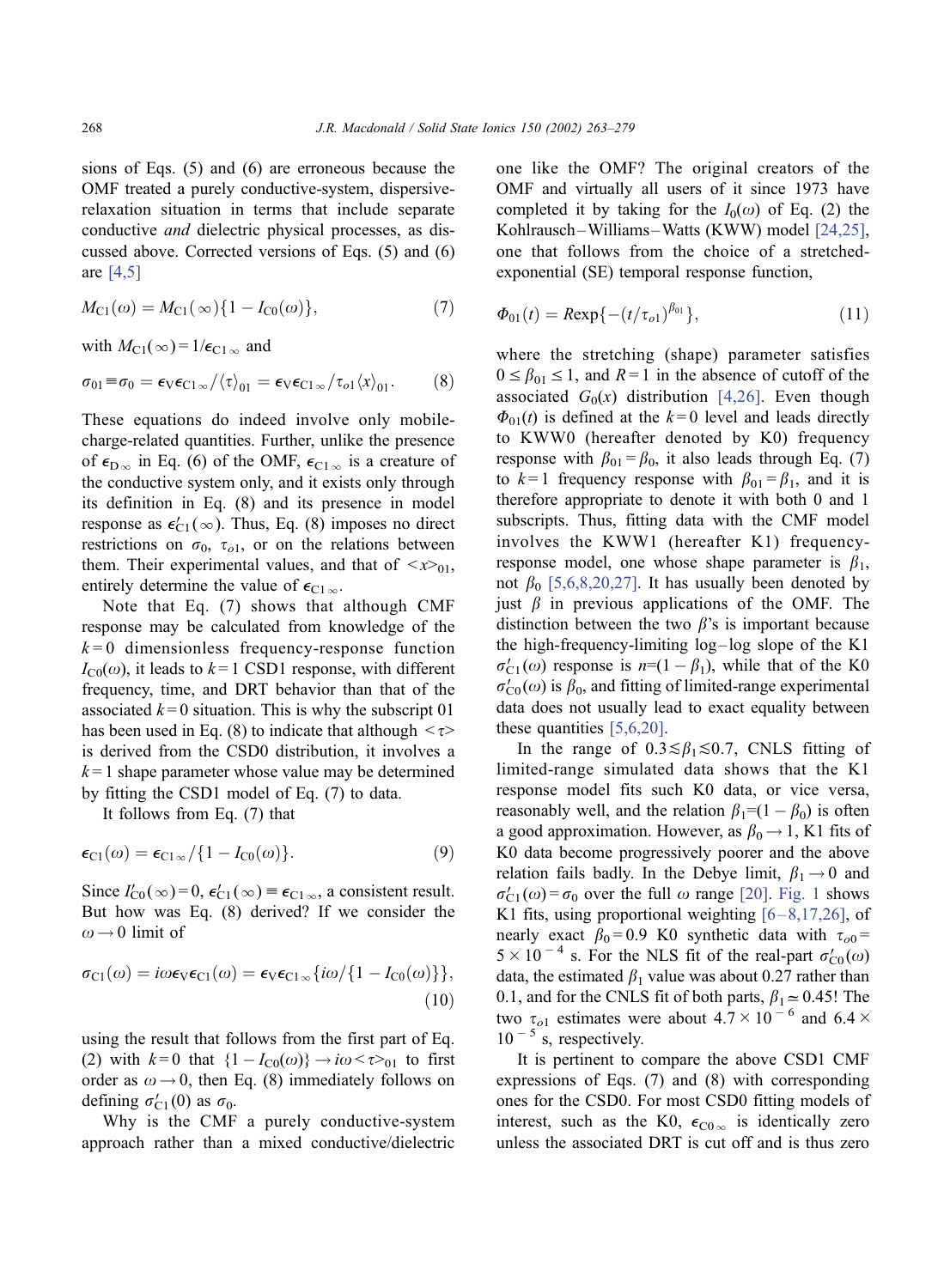<span id="page-6-0"></span>

Fig. 1. Dependence of the real part of the complex conductivity on radial frequency for weighted NLS and CNLS fits of accurate  $\beta_0$  = 0.9 K0 data using the K1 response model. Here  $\sigma_N \equiv \sigma/\sigma_n$ , with  $\sigma_n = 1$  S/cm, and  $\omega_N \equiv \omega/\omega_n$  where  $\omega_n = 1$  r/s.

below a nonzero small  $\tau_{\min}$  value [\[4,20,26,27\].](#page-15-0) All physically realizable DRTs satisfy this cutoff condition because there is always a minimum relaxation time for the material considered [\[27,28\].](#page-15-0) However, such cutoff usually involves so small a value of  $\tau_{\min}$ that  $\epsilon'_{\text{CO}}(\infty)$  is much smaller than one and  $\epsilon'_{\text{C1}}(\infty)$  is only marginally larger than its  $\epsilon_{C1\infty}$  no-cutoff value [\[4,26\].](#page-15-0)

Therefore, in the present work, cutoff effects are ignored except in Section 5. Cutoff always leads to a nonzero plateau,  $\sigma_{C_k}(\infty)$ , as well, but most IS experimental data do not extend to high enough frequencies for this quantity to be estimated. Because  $\epsilon_{\text{CO}\,\infty}$  is zero for the K0, we must form an equation similar to Eq. (8) by using  $\epsilon_{\text{C0}}(0)$  instead. Then, the CSD0 results comparable to the CMF CSD1 ones above are [\[4,5,8\]](#page-15-0)

$$
M_{\rm{C0}}(\omega) = i\omega \epsilon_{\rm{V}} I_{\rm{C0}}(\omega) / \sigma_0, \qquad (12)
$$

and

$$
\sigma_0 = \epsilon_V \epsilon_{C0}(0) / \langle \tau \rangle_0 = \epsilon_V \epsilon_{C0}(0) / \tau_{o0} \langle x \rangle_0, \tag{13}
$$

where data fitting leads to estimates of  $\beta_0$  and  $\tau_{o0}$  that differ from the estimates of  $(1 - \beta_1)$  and  $\tau_{o1}$  obtained from fitting the same data with the K1 CMF model. Further, though  $\langle x \rangle_0$  and  $\langle x \rangle_0$  are calculated from the same K0 DRT, they are functions of  $\beta_0$  and  $\beta_1$ , respectively, and so may be quite different in value.

Note that the use of the Eq. (11) SE temporal response in Eq. (2) leads to dispersed resistive, not dielectric, frequency response, and the resulting  $\rho_{C1}(\omega) = \rho_0 I_1(\omega) = [1 - I_{C0}(\omega)] / \{i\omega \epsilon_V \epsilon_{C1} \}$  expression is related, again through Eq. (2), to a distribution of resistivity relaxation times. For  $\beta_0 = 0.5$ , an analytical expression for  $G_0(x)$  is known [\[23\],](#page-15-0) so that one for  $G_1(x)$  is also available. The  $\tau_{o1}$  characteristic relaxation time of the CSD0 SE response of Eq. (11) is necessarily a conductive-system quantity unrelated to  $\epsilon_{\text{D}\infty}$  since it is a part of pure conductive-system frequency response and is associated through Eq. (8) with only conductive-system quantities.

When a CSD0 or CSD1 DRT is a delta function, one obtains Debye-relaxation frequency response with  $\beta_0 = 1$  or  $\beta_1 = 0$  and  $\langle x \rangle = 1$ , response involving a frequency-independent resistance and capacitance in parallel, both purely conductive-system quantities. The full response with  $\epsilon_{D_\infty}$  taken into account then involves two capacitances in parallel, represented at high frequency by  $\epsilon_{\infty} = \epsilon_{C1\infty} + \epsilon_{D\infty}$ . In contrast, the OMF result in this limit involves just  $\epsilon_{D_\infty}$  and leads to



Fig. 2. Solid curve: accurate  $\Phi_1$  K1 temporal response for  $\beta_1 = 0.3$ . The "Fit" curve is the result of a weighted NLS fit of the  $\Phi_1$  data to the SE model, and the short-dash curve is ordinary SE response using the parameters that led to the  $\Phi_1$  curve. Here  $t_N \equiv t/\tau_n$ , with  $\tau_n = 1$  s.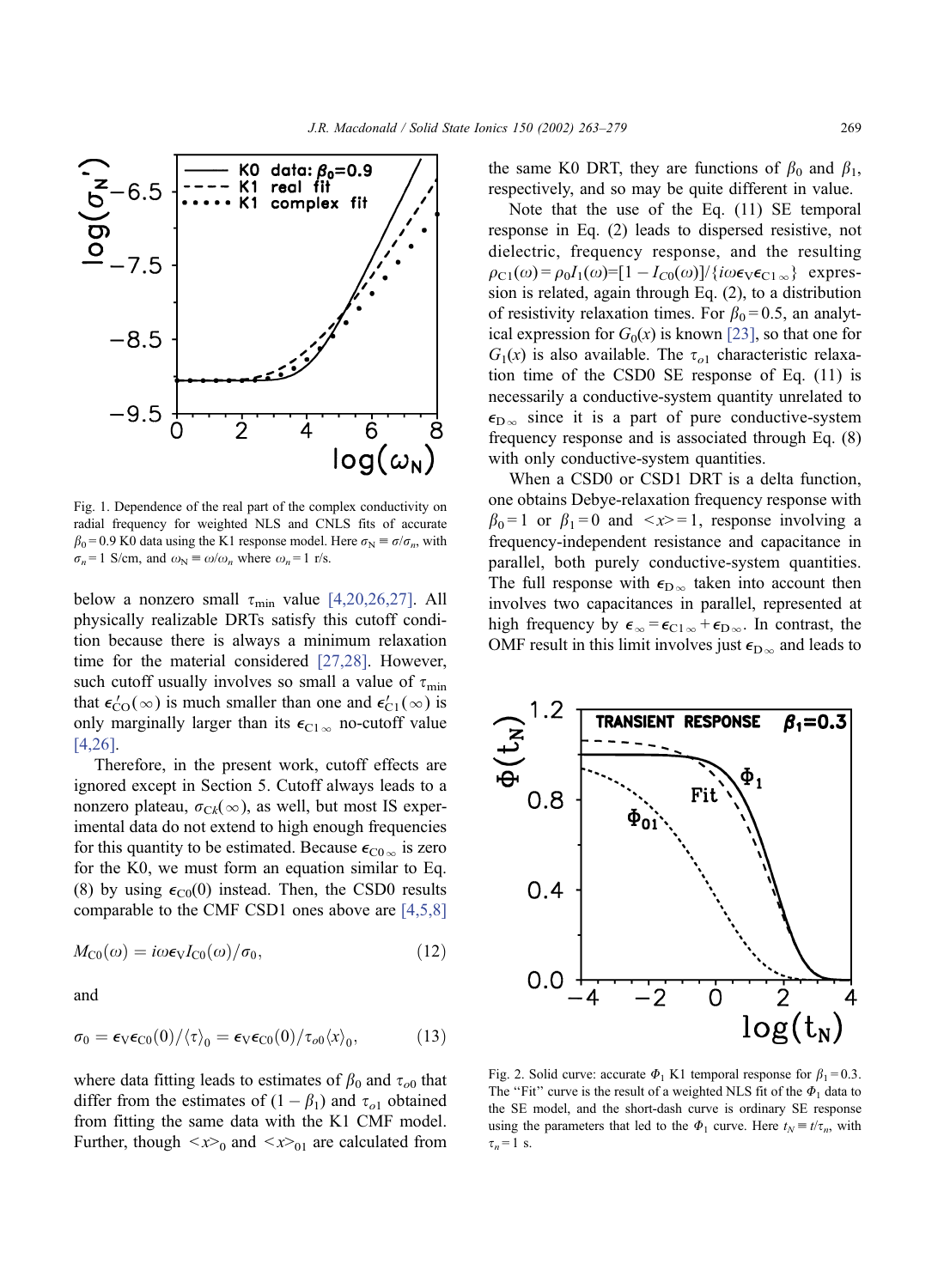the Maxwell dielectric-material expression for  $\tau_{\text{OMF}}$ , one that involves a resistance in parallel with a capacitance associated with  $\epsilon_{D\infty}$ , not the proper limit for CSD1 behavior. See also Section 6 below.

Clearly, CSD stretched-exponential temporal response does not include a term that could yield a part of the frequency response involving  $\epsilon_{D\infty}$ . One can obtain the temporal response from knowledge of the appropriate DRT [\[4,23,26\];](#page-15-0) therefore, from  $G_1(x)$ , a purely CSD quantity, we can calculate the associated  $\Phi_1(t)$ . As one might expect, it turns out that  $\Phi_1(t)$  is not of stretched-exponential character [\[26,27\].](#page-15-0) [Fig. 2](#page-6-0) shows some results for  $R = 1$ ,  $\tau_{01} = 1$  s, and  $\beta_1 = 0.3$ . When the  $\Phi_1(t)$  K1 response was fitted by the K0 SE using LEVM with proportional weighting, the curve marked "Fit" was obtained. Although appreciable differences from the  $\Phi_1$  curve are apparent, they would be much less obvious in a log-log plot. The actual fit led to a value of  $S_F$ , the relative standard deviation of the fit residuals, of about 8%, and to poor R,  $\tau_o$ , and  $\beta_1$  estimates of about 1.07, 52 s, and 0.45. Similar poor results were found when the exact data fitted involved the  $\beta_1 = 0.5$  choice.



Fig. 3. Plots of  $\eta = \log[-\ln(\Phi_k(t))]/\log(t/\tau_{ok})$  for  $\Phi_1$  and  $\Phi_0$  with two different values of  $\beta$ , demonstrating that  $\Phi_1(t)$  is not of SE character while  $\Phi_0(t)$  is.

There is a more sensitive way to evaluate the appropriateness of representing temporal response by the SE when the value of  $\tau_{ok}$  is known. Let  $\eta \equiv \log[-\ln(\Phi_k(t))] / \log(t/\tau_{ok})$ , a quantity equal to  $\beta_0$ for all t when  $\Phi_k(t) = \Phi_0(t)$  and is thus of SE character and  $R = 1$ . Fig. 3 shows results for  $\beta_1 = 0.3$  and 0.5, as well as  $\beta_0 = 0.5$ . The horizontal dashed lines indicate the asymptotic limits of the curves. Clearly, the K1 limits are approached faster the larger  $\beta_1$ .

# 4. Equality of corrected macroscopic and microscopic frequency-response models

#### 4.1. Checking the CMF and STM isomorphism

Recently, Ngai and León [\[18\]](#page-15-0) have stated that ''The question of how to relate the macroscopic conductivity relaxation measurement...to the microscopic movement of ions is a problem that must be resolved.'' In two similar treatments [\[18,22\],](#page-15-0) these authors showed that ''the electric modulus (by which they meant the OMF) faithfully reproduces the shape of the dispersion of the microscopic ionic movement.'' To do so, they compared the frequencyresponse predictions of a slightly modified version of the macroscopic OMF with those of the 1973 continuous-time, random-walk, microscopic stochastic transport model (STM) of Scher and Lax [\[29\].](#page-15-0) Because there are several problems with these analyses, discussed below, it is worthwhile to show that corrected versions of both dispersed-relaxation models are isomorphic, thereby emphasizing the importance of the resulting joint model. Although a brief treatment of the matter has recently appeared [\[19\],](#page-15-0) the importance of the subject merits a more complete analysis.

We shall first show how the above isomorphism may be established and then compare the results with the related but inappropriate ones of Ngai and León [\[18\].](#page-15-0) Although the joint model may involve different kinds of mobile charge, such as electrons or ions, we shall specialize here to an ionic situation where only cations are mobile, the usual case when the modulus formalism is used for the analysis of experimental frequency-response data from disordered ionic materials. Although there are many different expressions for the dc conductivity of a conducting system [\[30\],](#page-15-0)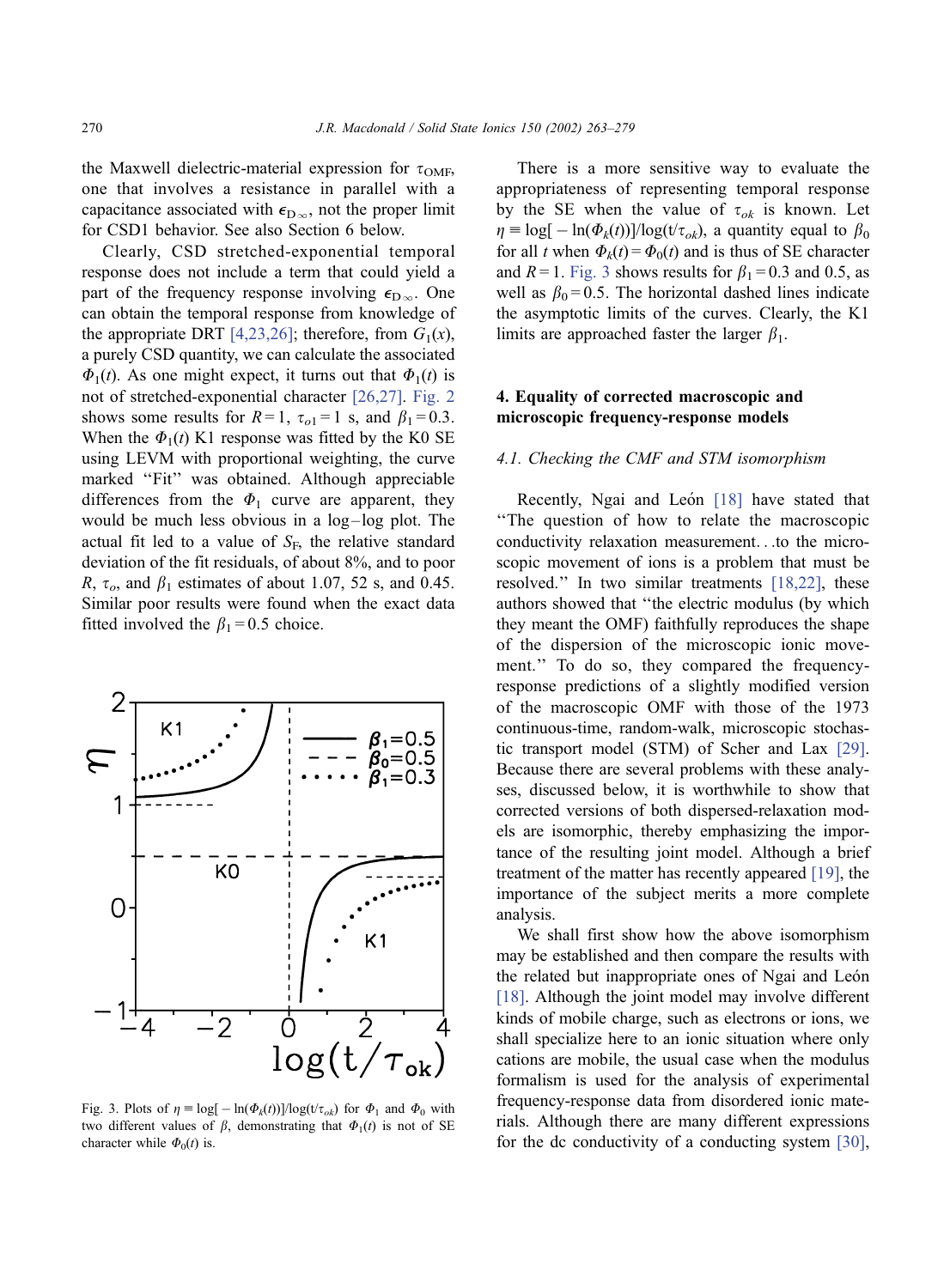the usual Nernst-Einstein expression for this quantity when the fraction of available sites occupied by mobile charges is small, is [\[31,32\]](#page-15-0)

$$
\sigma_0 = \left[\gamma N (q d)^2 / 6kT\right] / \tau_H. \tag{14}
$$

Here N is the total cation density;  $\gamma$  is the fraction of mobile cations;  $q$  is the cation charge;  $d$  is the RMS single-hop distance for a hopping ion, often designated as  $\left[ \langle r^2 \rangle \right]^{1/2}$ ; and  $\tau_H$  is a thermally activated hopping time. It is related to the characteristic relaxation time of the response model,  $\tau_o = \tau_a \exp(E_r/kT)$ , where  $\tau_a$  is temperature independent.

In terms of the present notation, the final STM expression for the complex conductivity for the CSD1 situation is [\[29\]](#page-15-0)

$$
\sigma_{\text{STM}}(\omega) = [\gamma N (q d)^2 / 6 k T] \{ i \omega I_{\text{C0}}(\omega) / \{ 1 - I_{\text{C0}}(\omega) \} \},\tag{15}
$$

whose  $\omega \rightarrow 0$  limit is just

$$
\sigma_{\text{STM}}(0) = \left[\gamma N (q d)^2 / 6kT\right] / \langle\tau\rangle_{01},\tag{16}
$$

where the  $\tau_{\text{H}}$ , of Eq. (14) was identified by Scher and Lax as the mean waiting time for a hop and was calculated by using their equivalent of the first part of Eq. (4). Thus, this mean hop time is also the mean CMF relaxation time,  $\langle \tau \rangle_{01}$  [\[19\].](#page-15-0) If we set  $\sigma_{STM}(0)$ equal to the  $\sigma_{01}$  of Eq. (8), we obtain the important result [\[8,19,33\]](#page-15-0)

$$
\epsilon_{\text{Cl}\,\infty} = [\gamma N (q d)^2 / 6kT \epsilon_{\text{V}}],\tag{17}
$$

indicating that when  $\gamma$  is temperature independent (the case of unassociated charge carriers),  $\epsilon_{C1\,\infty}$  is proportional to 1/T. Such dependence was approximately found from LEVM CMF K1 fitting of  $Na<sub>2</sub>O·3SiO<sub>2</sub>$ data [\[5\]](#page-15-0), and very accurate  $1/T$  dependence was recently established for  $0.88ZrO<sub>2</sub>·0.12Y<sub>2</sub>O<sub>3</sub>$  data [\[33\].](#page-15-0) All CMF fitting carried out so far has shown that well-defined estimates of the values of both  $\epsilon_{\text{C}_{\infty}}$ and  $\epsilon_{\text{D}\infty}$  may be obtained using CNLS data fitting with an appropriate CSD1 model, one which usually must contain electrode as well as bulk response parts  $[4-7,9,20,33,34]$ . Fits without a free or fixed separate  $\epsilon_{\text{D}_{\infty}}$  parameter, as with the OMF, were always considerably poorer than those when it was included and free to vary, as in the CMF. As discussed elsewhere

[\[34\],](#page-15-0) CMF fits are not superior to OMF ones just because they have one more free fitting parameter.

If we now use Eq.  $(17)$  in Eq.  $(15)$  and convert to the dielectric level, we obtain

$$
\epsilon_{\text{STM}}(\omega) = \epsilon_{\text{Cl}\,\infty} \{ I_{\text{C0}}(\omega) / \{ 1 - I_{\text{C0}}(\omega) \} \},\tag{18}
$$

a result that differs from the macroscopic CMF expression for  $\epsilon_{C1}(\omega)$  of Eq. (9) only by the presence of  $I_{\text{CO}}(\omega)$  in the numerator of the latter, but not the former, equation. Thus, the Scher-Lax microscopic model as it stands is not quite isomorphic with the CMF one. It follows from Eqs. (9) and (18) that

$$
\epsilon_{\text{STM}}(\omega) = \epsilon_{\text{Cl}}(\omega) - \epsilon_{\text{Cl}\,\infty},\tag{19}
$$

so it is only  $\epsilon'_{\text{STM}}(\omega)$  that differs from  $\epsilon'_{\text{C1}}(\omega)$ , and the imaginary parts are identical. Unlike the CMF model involving K1,  $\epsilon'_{\text{STM}}(\infty)$  is identically zero. Note that we have not specified a particular form for  $I_{\text{C0}}(\omega)$  in the above expressions, but clearly the microscopic STM model is formally identical to the macroscopic CSD1 model except for the missing  $\epsilon_{C1\infty} \neq 0$  term.

4.2. Proving the CMF and STM isomorphism, is  $\epsilon'_{CI}(\infty)$  zero?

Although the above results do not fully establish the macro –micro isomorphism, that need not be the end of the matter. In private correspondence, Dr. Scher has noted that the STM is a low-frequency theory and thus its range of applicability does not necessarily extend to sufficiently high frequencies that a significant value of  $\epsilon'_{STM} (\infty)$  can be obtained. Since a nonzero value does appear in the CSD1, and since the STM and CSD1  $\epsilon(\omega)$  imaginary parts are identical in form, it is reasonable to ask whether the  $\epsilon'_{STM}(\omega)$ expression or the  $\epsilon'_{C_1}(\omega)$  one is fully consistent with the joint  $\epsilon''(\omega)$  response. Unfortunately, the Kronig-Kramers relations cannot help answer this question because they only connect  $\{\epsilon'_{STM}(\omega) - \epsilon'_{STM}(\infty)\}\$ and  $\epsilon''_{\text{STM}}(\omega)$ . Thus, they cannot distinguish between a zero or a nonzero value of  $\epsilon'_{STM} (\infty)$  using only  $\epsilon''_{\text{STM}}(\omega)$  results.

But all is not lost! The above question may be answered using a CSD1 DRT approach and testing whether K1  $\epsilon_{C1}^{\prime\prime}(\omega)$  response alone leads to  $\epsilon_{C1}^{\prime}(\omega)$ response with a nonzero value of  $\epsilon_{C1\infty}$ . Let us start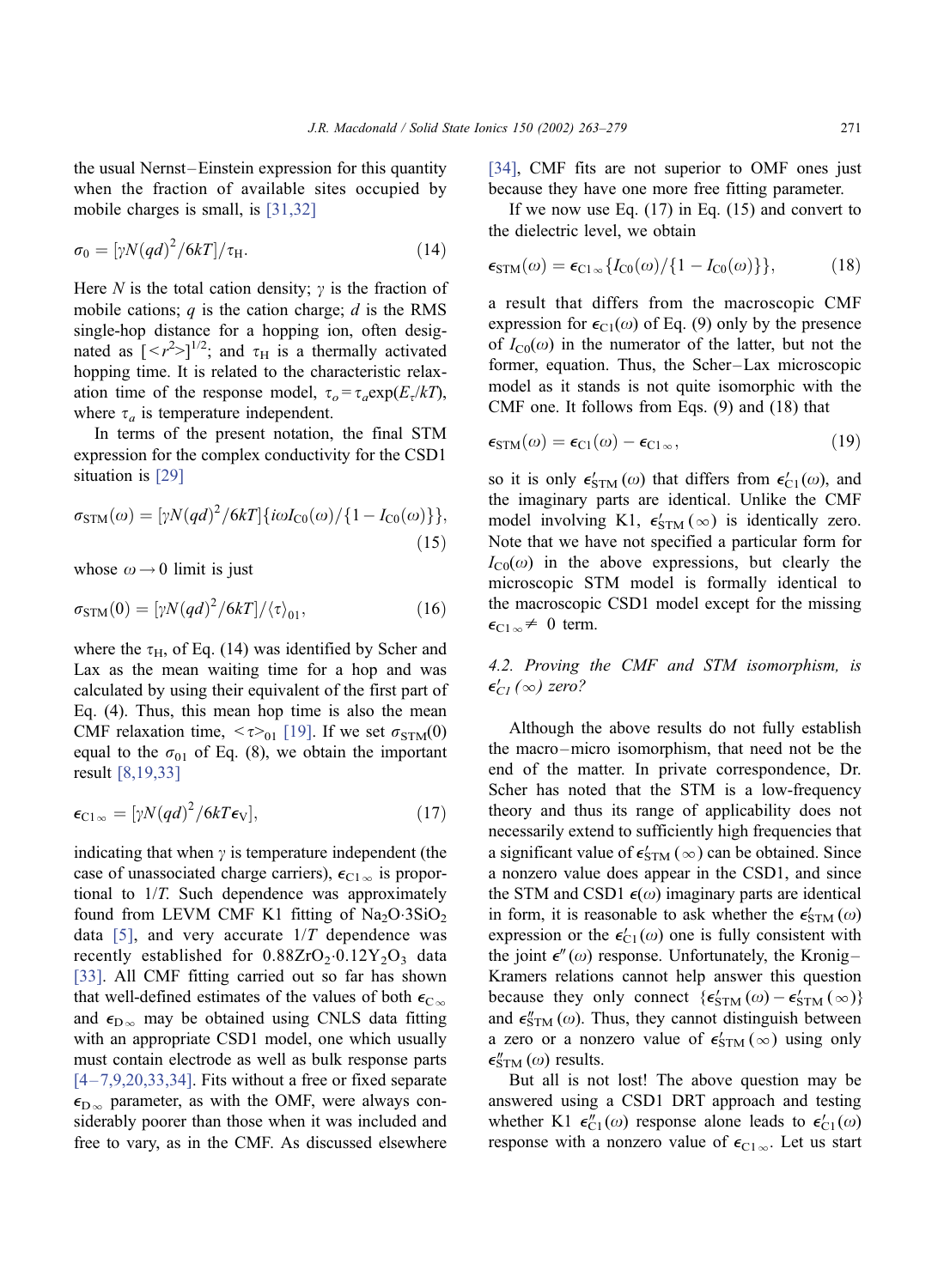<span id="page-9-0"></span>with accurately calculated K1 frequency response extending over the range  $0.01 \le \omega \le 10^8$  r/s. Parameter values were  $\rho_0 = 10^9 \Omega$  cm,  $\tau_o = 5 \times 10^{-5}$  s, and  $\beta_1 = 1/3$ , and they led to  $\epsilon_{C1\,\infty} \approx 3.388$ . The present  $\beta_1$ value was selected for two reasons: first, many CMF data fits lead to a value near 1/3, virtually independent of temperature, ionic concentration, and material  $[8,9,33,34]$ , and second,  $1/3$  is one of the few values of  $\beta_1$  for which an analytical expression for the K1 DRT is known and incorporated in LEVM. Therefore, for the present  $\beta_1$  choice, DRT inversion estimates may be compared to the exact DRT expression, more accurate than the separate DRT fitting model in LEVM appropriate for any plausible  $\beta_1$  value.

We first used the inversion facility of LEVM to estimate the CSD1 DRT from both the complex  $\epsilon_{C1}(\omega)$  and the  $\epsilon_{C1}''(\omega)$  synthetic data sets. Such estimation assumed that the DRT was continuous and approximated it by 19  $\{C_i, \tau_i\}$  discrete points [\[17,26\]](#page-15-0). The fits were very good, with  $S_F$  values of  $3.13 \times 10^{-5}$  and  $1.96 \times 10^{-5}$ , respectively. Fig. 4 shows the estimated K1 DRT points and, for comparison, accurate K0 DRT curves for two values of  $\beta_0$ . Note that the K0 DRT curves are not those for the  $G_0(x)$  distribution of Eq. (2) but are those following



Fig. 4. Dashed lines: accurate distributions of conductive-system relaxation times for the K0 model with two different  $\beta_0$  values. Solid line and symbols: estimates of K1-model distributions obtained by inversion of frequency-response data involving  $\beta_1 = 1/3$ .

when the integral is transformed to involve the logarithmic variable  $y = \ln(\tau/\tau_o) = \ln(x)$  [\[4,23,27\].](#page-15-0) The resulting distribution,  $F_0(y)$  is just  $xG_0(x)$ , thus proportional to  $G_1(x)$ . Finally,  $F_1(y)$  is given by  $xG_1(x)$ and corresponds to the curve with solid circular points in the figure, a DRT derived directly from the full  $\epsilon_{C1}(\omega)$  data. Points calculated for the  $F_0(y)$  distribution are improperly identified as  $G_0(x)$  ones in [Ref.](#page-15-0) [13]. The figure shows that the small- $\tau$  region of the DRTs involves a power-law exponent of  $\beta_0$  for the K0 and  $(1 + \beta_1)$  for the K1.

It is well known that DRTs derived from finiterange data yield somewhat inaccurate values for the last few smallest- $\tau$  points [\[26\].](#page-15-0) To provide a reference situation, fitting of the DRT points derived from the full *complex*  $\epsilon_{C1}(\omega)$  data led to an appreciable  $S_F$ value of 0.079, but only the lowest- $\tau$  point showed a visible discrepancy on the log-log plot (not shown here). When fitting was carried out with the three lowest- $\tau$  points eliminated, the S<sub>F</sub> value was 0.014, but parameter estimates were little changed. Fig. 4 includes points obtained by fitting the  $\epsilon_{\text{C1}}^{"}(ω)$  DRT values with all 19 points and also with only the higher- $\tau$  16 ones. The S<sub>F</sub> values dropped from 0.081 to 0.0089 for the 19- and 16-point fits, respectively, but the estimated parameter values again did not change appreciably. For the 16-point fit they were  $\tau_o \approx 4.2 \times 10^{-5}$  s, and  $\beta_1 \approx 0.326$ .

Next, the 19-point  $\epsilon_{C1}^{"}(\omega)$  DRT estimates were used in LEVM to calculate the corresponding full  $\epsilon_{C1}(\omega)$  K1 frequency response by numerical integration of an equation corresponding to the present Eq.  $(2)$  [\[17,26\].](#page-15-0) The solid line in [Fig. 5](#page-10-0) is that of the original K1  $\epsilon'_{C_1}(\omega)$  simulated data. In addition, the figure includes a curve of the DRT-derived  $\epsilon'_{C_1}(\omega)$ data and one showing the fit of that curve to the K1 model. Fitting of the derived  $\epsilon_{C_1}(\omega)$  complex, imaginary, and real parts to K1 led to all  $\beta_1$  estimates of 0.3333333 or better. The  $S_F$ ,  $\rho_0$ ,  $\tau_o$ , and  $\epsilon_{C1}$   $\infty$  estimates were: (a) 0.022,  $9.939 \times 10^8$ ,  $4.81 \times 10^{-5}$ ,  $3.281$ ; (b) 0.0003,  $9.9997 \times 10^8$ ,  $4.997 \times 10^{-5}$ , 3.387; and (c) 0.026,  $9.957 \times 10^8$ ,  $4.80 \times 10^{-5}$ , and 3.268, respectively, with usual units. It is not surprising that the  $\epsilon_{\text{C1}}''(\omega)$  fit results, derived directly from the  $\epsilon_{\text{C1}}''(\omega)$ DRT estimate, are nearly exact. Note that for the present data,  $\epsilon_{C10} = 10\epsilon_{C1\,\infty}$ , and so the  $\epsilon'_{C1}(\omega)$  results derived from the  $\epsilon_{C_1}^{"}(ω)$  DRT involve a value of  $\epsilon_{C10}$  = 32.68. On the present linear scale, this value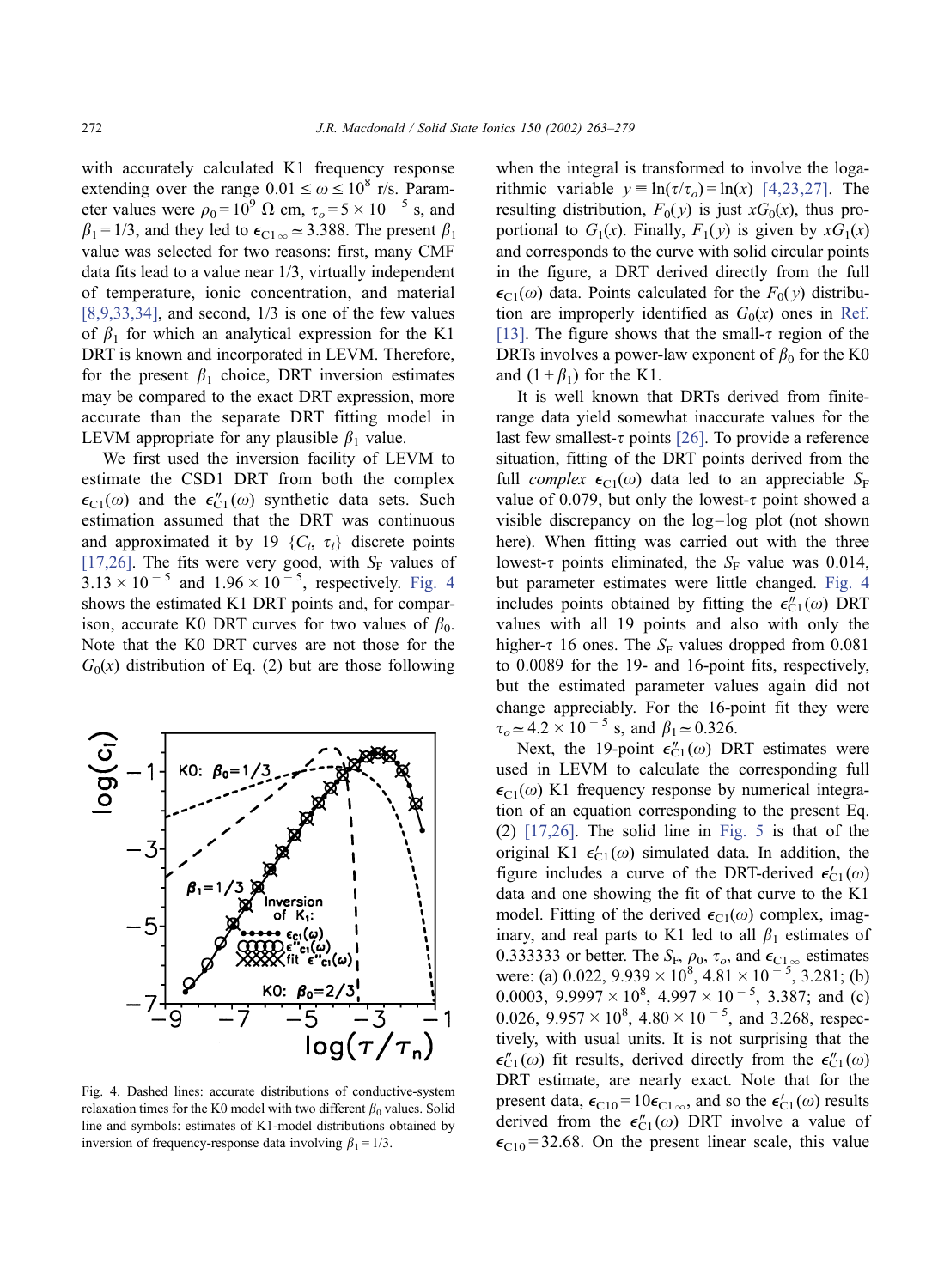<span id="page-10-0"></span>

Fig. 5. Exact  $\epsilon'_{C1}(\omega)$  data associated with the K1 DRT of [Fig. 4](#page-9-0) compared to the data set designated ''Im. DRT'' derived using the DRT obtained by inversion of accurate  $\epsilon_{\text{C1}}^{"}(\omega)$  data only. Also included are the results of fitting the estimated "Im. DRT"  $\epsilon'_{C1}(\omega)$ results to the exact ones.

appears less accurate than the corresponding  $\epsilon_{C1\,\infty}$ value but the relative errors are the same.

The most important result here is that the  $\epsilon'_{C_1}(\omega)$ points in the figure and the above fit results, all generated solely from the original  $\epsilon_{\text{C1}}^{"}(ω)$  data, show reasonable values of the parameters and unequivocally establish that the derived value of  $\epsilon'_{C1}(\infty)$  is nonzero and close to the input value. Therefore, the extended, consistent version of the STM, which includes  $\epsilon_{C1\,\infty}$ , should replace the original version, and the present results confirm that the extended STM and the CSD1 general response models are fully isomorphic. An important consequence of such isomorphism is that since the STM involves no explicit Coulomb interactions and the CSD1 model fits a large amount of data very well, such interactions may be of negligible importance for ordinary conductive-system data.

Finally, it is worth mentioning that a reviewer of the present manuscript pointed out that the ''most severe error" in it is that  $\epsilon'_{C1}(\infty)$  "has to be zero" but is not! We have seen that it is not zero in the OMF, the CMF, and the extended STM models, but, as mentioned in earlier work [\[8\]](#page-15-0), since  $\epsilon'_{C1}(\omega)$  and  $\epsilon_{C1\omega}$  are entirely associated with mobile charges,  $\epsilon'_{C1}(\omega)$  must eventually approach zero at very high frequencies if only

because of the inertia of these charges. See also the results in Section 5 below.

Nevertheless, data and data analysis indicate that there is usually an appreciable high-frequency plateau region where  $\epsilon'_{C1}(\omega) \approx \epsilon_{C1\infty}$ . For example, low-temperature CKN data shows a plateau in  $\epsilon_{\text{dat}}'$  near  $v = 10^{10}$  Hz and a slow decrease up to about  $10^{11.5}$ Hz, the highest frequency shown [\[35\].](#page-15-0) Using a combination of dielectric and IR reflectivity measurements of sodium trisilicate, Cole and Tombari [\[36\]](#page-15-0) found an approximate  $\epsilon_{\text{dat}}'$  plateau apparently extending over four decades or more and then dropping from a value of about 8 down to 4 at about  $10^{13}$  Hz. Although these results do not separate out  $\epsilon_{C1\,\infty}$  and  $\epsilon_{D\,\infty}$  contributions, CMF fits of data for several different glasses, which do lead to such separation  $[5,7-9,20,33,34]$ , indicate that a nonzero  $\epsilon_{C1\infty}$  is indeed needed, in addition to a separate  $\epsilon_{\text{D}_{\infty}}$  parameter, to obtain excellent fits.

#### 4.3. Problems with the Ngai-León isomorphism

Ngai and León have followed a different approach to try to establish an isomorphism between the OMF model and the uncorrected STM [\[18,22\].](#page-15-0) Again, in terms of the present notation, they transform the OMF result of Eq. (5) to the complex admittance level and write the result in the form

$$
\sigma_{\text{OMF}}(\omega) = i\omega \epsilon_{\text{V}} \epsilon_{\text{D}\infty} \left[ \left\{ 1/\{1 - I_{\text{C0}}(\omega)\} - 1 \right\} + 1 \right],\tag{20}
$$

where I have replaced their  $\epsilon_{\infty}$  symbol by  $\epsilon_{D_{\infty}}$ . They then rewrite Eq. (20) as  $\sigma_{OMF}(\omega) = \sigma_{ion}(\omega) + i\omega \epsilon_V \epsilon_{D\infty}$ , consistent with the philosophy that the OMF already contains all  $\epsilon_{D_{\infty}}$  effects. Ngai and Leon state that  $\sigma_{\text{ion}}(\omega)$  is due only to the ionic diffusion. This quantity is given by

$$
\sigma_{\text{ion}}(\omega) = \epsilon_{\text{V}} \epsilon_{\text{D}_{\infty}} \Big\{ i \omega I_{\text{C0}}(\omega) / \{1 - I_{\text{C0}}(\omega)\}\Big\},\qquad(21)
$$

and is then compared with the STM result of Eq. (15).

Although the frequency-response term in the large braces of Eq. (21) is the same in form as that of Eq. (15), establishing a shape isomorphism, these authors understandably do not present an equation comparable to Eq. (17) above with  $\epsilon_{C1\infty}$  there replaced by  $\epsilon_{D\infty}$ , one that would clearly be incorrect. Instead, they show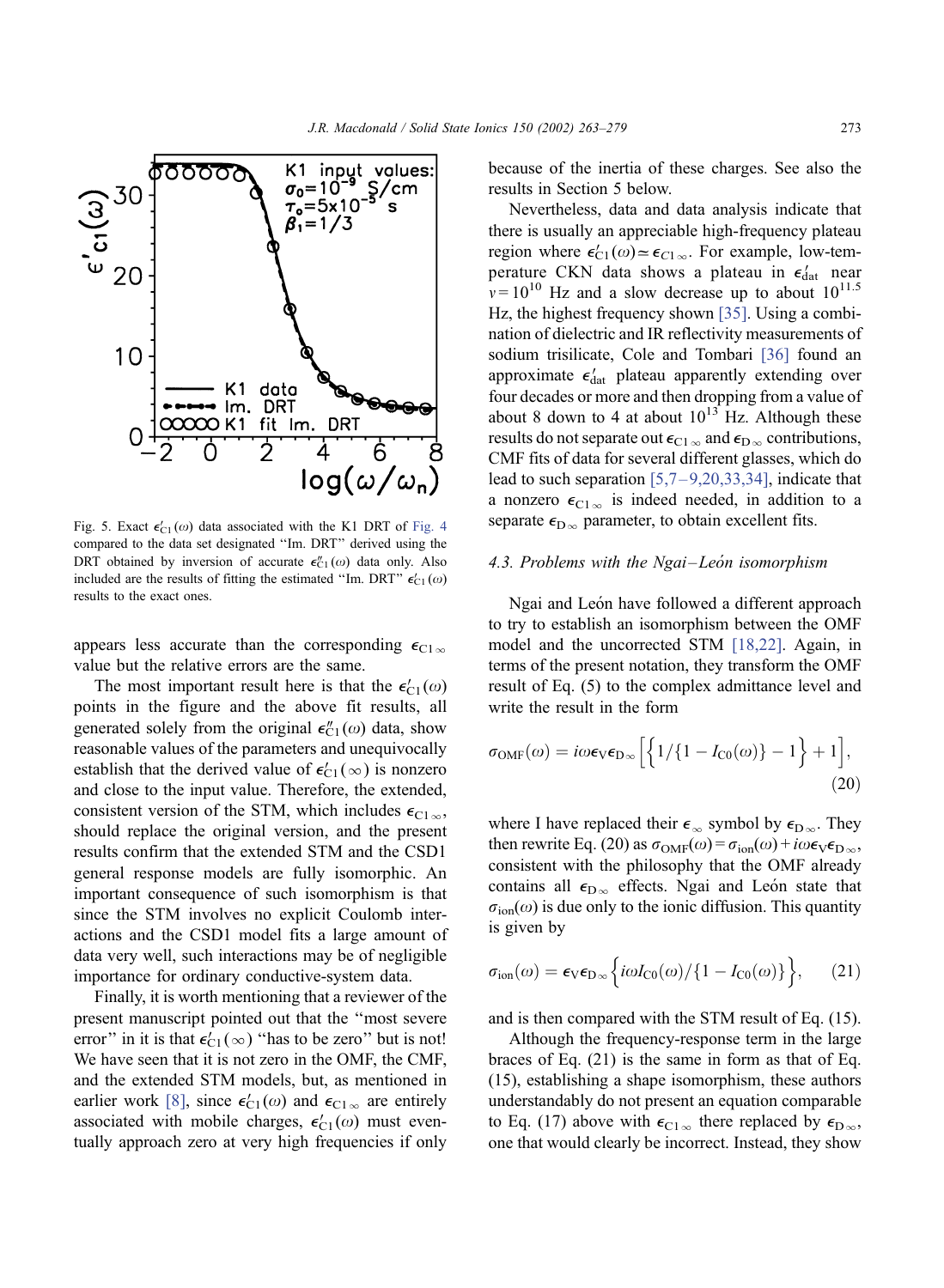<span id="page-11-0"></span>that equality of the dc conductivities leads in their case to

$$
\tau_{\text{OMF}}/\tau_{\text{STM}} = [\gamma N (q d)^2 / 6kT \epsilon_{\text{V}} \epsilon_{\text{D}\infty}], \tag{22}
$$

a ratio that becomes unity when rewritten for the CMF approach with  $\epsilon_{\text{D}\infty}$  replaced by  $\epsilon_{\text{C1}\infty}$ .

What are the problems with the Ngai/León approach? First, they do not point out that because their analysis requires the presence of  $\epsilon_{\text{D}\infty}$  in their  $\sigma_{\text{OMF}}(\omega)$  expression, a pure dielectric factor is introduced into a conductive-system result, one which, in the work of Scher and Lax [\[29\]](#page-15-0) and other microscopic treatments, includes no such mixed-process elements. An instance of the same problem is evident in Eq. (21): Since it includes  $\epsilon_{\text{D}_{\infty}}$  (or  $\epsilon_{\infty}$ ), it is difficult to see how  $\sigma_{\text{ion}}(\omega)$  arises only from ionic diffusion as claimed. Finally, Ngai and León apparently did not note that the original STM frequency-response expression is not of exactly the same form as the macroscopic CSD1 model, as discussed in detail in the preceding section. Therefore, their shape isomorphism is established in reference to an inappropriate result and should be discounted even if there were no other problems with the analysis.

# 5. Some very-high-frequency effects:  $\rho_{C1\infty} \neq 0$  and DRT cutoffs

A reviewer of the original version of this work stated that the usual  $\rho_{C1\,\infty} = 0$  choice, an implicit part of all OMF analyses and an explicit one for most CMF ones, is contrary to physical reality because "all hopping models yield *finite* high-frequency conductivities.'' Interestingly, we also find in [Ref. \[37\]](#page-15-0) the statement, ''High-frequency plateau...are produced by all hopping models...'' Physical reality indeed requires that all  $\sigma'(\omega)$  data must reach a plateau value at sufficiently high frequencies; call it  $\sigma'_{\infty}$  [\[27,28\].](#page-15-0)

The  $\rho_{C1\infty} = 0$  choice, whose inclusion was cited as one reason for recommending rejection of the manuscript, is, in fact, frequently plausible because, as discussed below, a physically reasonable nonzero  $\rho_{C1\infty}$  value will generally lead to effects at frequencies beyond those usually available in electrical measurements, and also because there is another intrinsic physical limitation that yields a high-frequency plateau in  $\sigma'(\omega)$ , whether  $\rho_{C1\infty}$  is zero or not. This limitation arises from the cutoff model [\[26,27\],](#page-15-0) an improvement and generalization of the Ngai coupling model (see many references listed in [Ref. \[27\]](#page-15-0) and some discussion in [Ref. \[38\]\)](#page-15-0). The cutoff model, as mentioned earlier, involves cutoff of the conductivesystem DRT at a small value of  $\tau$ . Further, Scher and Lax [\[29,p,4497\],](#page-15-0) in discussing limitations of their 1973 STM approach, mention that the model does not, but should, include a maximum transition rate, thus introducing cutoff.

Since the question of the appropriateness of including a nonzero  $\rho_{C1\infty}$  in a response model has been raised, it is important to illustrate some of the consequences of doing so. To begin, let us rewrite Eq. (1) for  $k=1$  as  $\rho_{C1}(\omega) = \rho_{C1\infty} + \Delta \rho I_1(\omega)$ , where  $\Delta \rho =$  $(\rho_0 - \rho_{C1\infty})$ . Fig. 6 shows how nonzero  $\rho_{C1\infty}$  values can lead to a rapid decrease towards zero of  $\epsilon_{C1}(\omega)$  in the region where the constant  $\epsilon_{C1_\infty}$  limit would otherwise be approached. In this region, it can be shown that the presence of  $\rho_{C1\infty}$  leads, on using Eqs. (1) and (9), to

$$
\epsilon'_{\text{C1}}(\omega) \simeq \epsilon_{\text{C1}\,\infty} / \{1 + (\omega \rho_{\text{C1}\,\infty} \epsilon_{\text{V}} \epsilon_{\text{C1}\,\infty})^2\},\tag{23}
$$

showing that the decrease becomes proportional to  $\omega^{-2}$ . This high-frequency-limiting response is of Debye form with a single temperature-dependent relaxation time,  $\rho_{C1\infty} \equiv \rho_{C1\infty} \epsilon_V \epsilon_{C1\infty}$ .



Fig. 6. Log-log plots of exact  $\epsilon'_{C1}(\omega)$  frequency response for four values of  $\rho_{C1\infty}$ .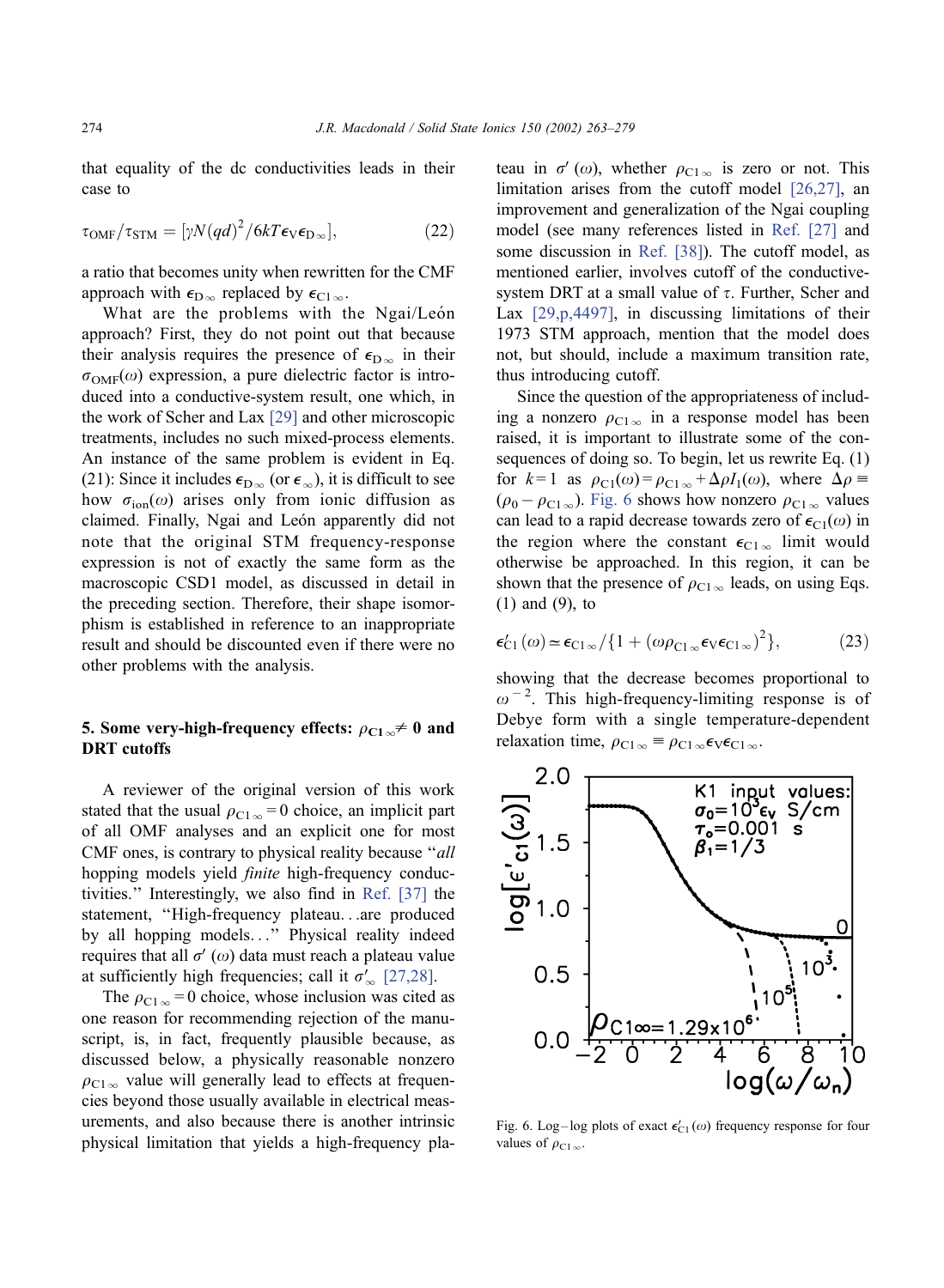<span id="page-12-0"></span>When  $\rho_{C1\infty}$  is nonzero, one should properly change all  $\rho_{C1\infty} = 0$   $\rho_0$  and  $\sigma_0$  symbols above to  $\Delta \rho$ and  $1/\Delta\rho$ , respectively. But, as the results of [Fig. 6](#page-11-0) show, it is necessary that  $\rho_{C1\infty}/\rho_0$  be considerably less than  $10^{-4}$  before an appreciable frequency range appears where  $\epsilon'_{C1}(\omega)$  approximates the  $\epsilon_{C1}$  results of Eq. (8), appropriate when  $\rho_{C1\infty} = 0$ . As discussed below, it is likely that  $\rho_{C1\infty}$  will generally be so small that this condition will be satisfied. Therefore, even when  $\rho_{C1\,\infty} \neq 0$ , for most conditions, there will be negligible difference between  $\rho_0$  and  $\Delta \rho$ . Then, the use of Eq. (8) will remain appropriate and useful over a limited frequency range.

There is some plausible theoretical evidence based on the assumption of an exponential distribution of transition rates, that  $\rho_{C1\,\infty}$  may be of the order of  $\lambda = \tau_a \epsilon_V$  or possibly  $\lambda E_r / kT$  [\[38, Eqs. \(B27\), \(B11\)\],](#page-15-0) with  $\lambda$  clearly temperature independent. Experimental results for several different materials [\[39\]](#page-15-0) suggest that  $\tau_a$  is likely to fall in the range of 10<sup>-14</sup> to 10<sup>-17</sup> s. It also appears that  $\sigma'_{\infty}$  does not exceed about 10 S/cm [\[37,40,41\].](#page-15-0) If this value of  $\sigma'_{\infty}$  were set equal to  $\lambda$ , one would obtain a minimum estimate of  $\tau_a$  of about  $10^{-14}$  s and a minimum value of  $\tau_{C1\infty}$  of about  $10^{-13}$  s for  $\epsilon_{C1\infty}$  of the order of 10. Some nonactivated temperature dependence is present in the above expression for  $\epsilon'_{C1}(\omega)$ , both from that of  $\epsilon_{C1\,\infty}$ , as in Eq. (17), and from the second form above of  $\rho_{C1\infty}$  when it applies. The present expression for  $\tau_{C1\infty}$  is similar to, but crucially different from, a relation presented in [Ref. \[41\],](#page-16-0) Eq. (17), for the mismatch-and-relaxation model.

Fig. 7 shows  $\rho_{C1\infty}$  effects on  $\sigma'_{C1}(\omega)$  response. It is clear that nonzero  $\rho_{C1\infty}$  leads to a finite-length power-law response region with a larger slope than that associated with ordinary CSD1 response, here  $(1 - \beta_1) = 2/3$  for the K1 model. Such behavior has been illustrated previously for another response model [\[38\],](#page-15-0) and it involves a slope value that approaches 2 as  $\rho_{C1\infty}$  decreases, in full agreement with very-highfrequency results for several different materials [\[37,40,41\].](#page-15-0) In addition, the apparent limiting value of  $T\sigma'_{\infty}$ , which may be modeled by  $T/\rho_{C1\infty}$ , shows only a small, nonactivated increase with increasing temperature [\[37\],](#page-15-0) in qualitative agreement with either of the above forms of  $\rho_{C1\infty}$ . In contrast, no theoretical expression for this quantity was discussed in [Refs.](#page-15-0) [37,40,41]. In the high-slope region associated with



Fig. 7. Log-log plots of exact K1  $\sigma_{C1}'(\omega)$  frequency response for several values of  $\rho_{C1\infty}$  and of the cutoff parameter  $y_{\text{min}}$ .

nonzero  $\rho_{C1\,\infty}$ , the response is again of Debye type and may be expressed as

$$
\sigma'_{\text{Cl}}(\omega) \simeq \epsilon_{\text{V}} \epsilon_{\text{Cl}\,\infty} \tau_{\text{Cl}\,\infty} \omega^2 / \{1 + (\omega \tau_{\text{Cl}\,\infty})^2\},\tag{24}
$$

where  $\tau_{C1\infty}$  is defined above. Both the Ngai coupling model and the cutoff model also lead to limiting highfrequency Debye response of this type [\[27\].](#page-15-0)

From recent measurements on an argyrodite compound up to a maximum frequency of 6 THz [\[42\],](#page-16-0) the authors found that at high frequencies, fitting of their  $\sigma'_{\text{dat}}(\omega)$  measurements required a term proportional to  $\omega^2$ , identified as modeling the low-frequency flank of the silver vibrational contribution, consonant with the presence of a nonzero  $\rho_{C1\infty}$ . No plateau appeared up to the highest frequency shown, about  $10^{11}$  Hz. It is worth noting, however, that high-frequency electrode or interface polarization can also lead to a slope approaching two and even to an apparent plateau [\[9,34\].](#page-15-0)

Fig. 7 also shows separate cutoff-model results for  $\rho_{C1\infty}$ . When the DRT integral in Eq. (2) is transformed to involve the logarithmic variable y, and the bottom limit of the integral is set to  $y_{\text{min}} = \ln(x_{\text{min}})$  $ln(\tau_{min}/\tau_o)$  rather than to  $-\infty$ , the DRT is cut off at  $\tau_{\rm min}$  and is zero below this value [\[27\].](#page-15-0) The value  $y_{\text{min}} = -60$ , corresponding to  $x_{\text{min}} \approx 10^{-26}$ , is used here as the no-cutoff condition. When  $y_{\text{min}} = -10$ ,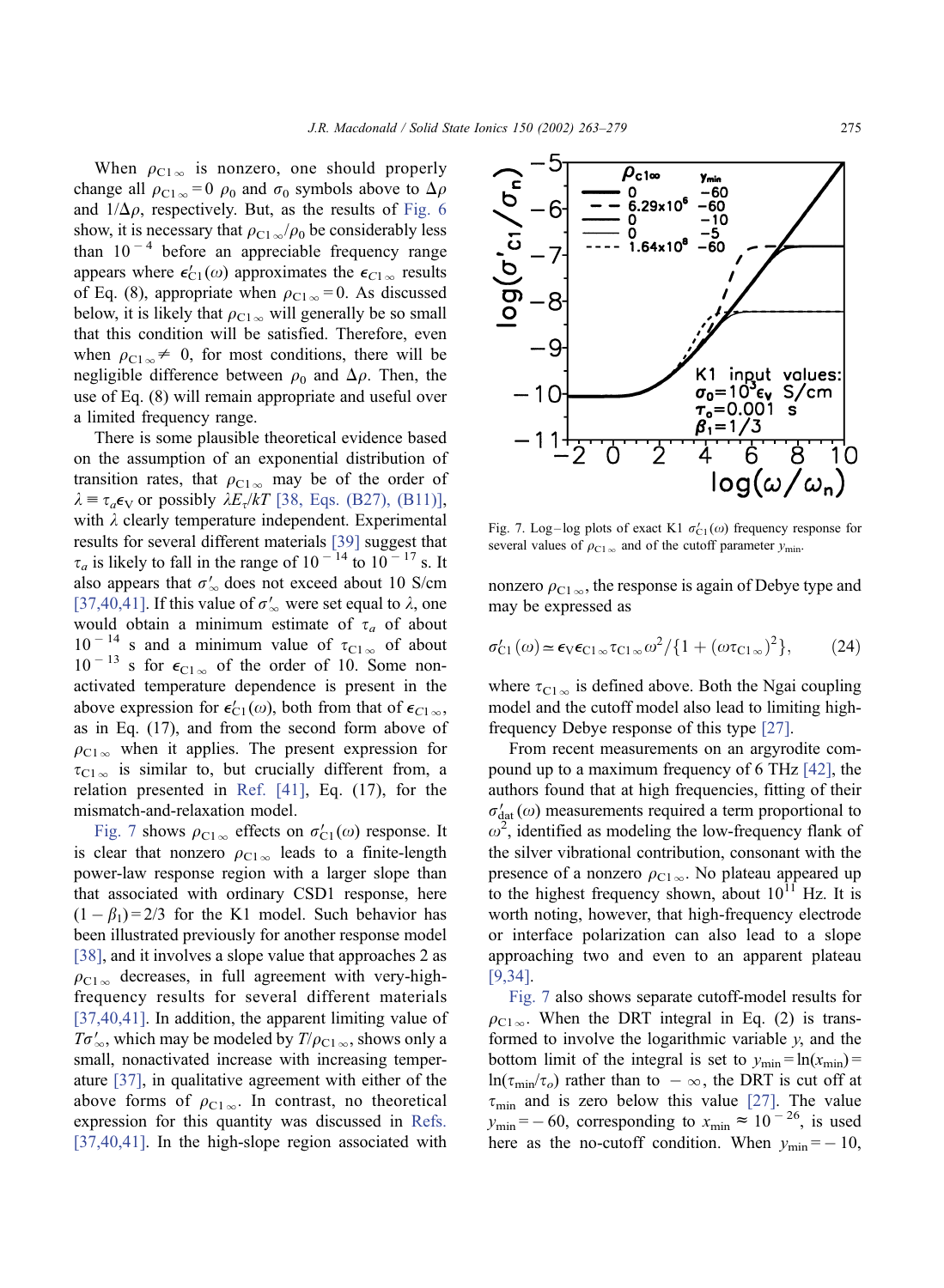$x_{\text{min}} \approx 4.5 \times 10^{-5}$ , leading to  $\tau_{\text{min}} \approx 4.5 \times 10^{-8}$  s for the present situation. Incidentally, the nonzero values of  $\rho_{C1\infty}$  shown in [Fig. 7](#page-12-0) were selected just to make the resulting  $\sigma_{C1\infty}$  values equal to the  $y_{\text{min}} = -5$  and  $-10$  plateau values. These cutoff values will be designated as  $(\sigma_{C1\infty})_{C\Omega}$  to distinguish them from  $\sigma_{C1\infty}$  values associated with  $\rho_{C1\infty}$ . As already mentioned, nonzero values of  $(\sigma_{C1\infty})_{CO}$  do not lead to a nonzero  $\rho_{C1\infty}$  value.

The most obvious difference in the curves arising from the two different processes is the extra highslope region intrinsic to the presence of nonzero  $\rho_{C1\,\infty}$ . This difference usually allows one to distinguish between the two disparate causes of a  $\sigma'_{\infty}$ plateau. It is worth mentioning that the Ngai coupling model leads to results similar to those of the cutoff approach [\[27\],](#page-15-0) and the Funke mismatch-and-relaxation model [\[37,41\],](#page-15-0) one which has not been fitted to many different data sets, appears to yield shape response closer to that of the cutoff model than to that arising from a nonzero  $\rho_{C1\infty}$  [\[43\].](#page-16-0) Some apparent defects in the Funke model are discussed in [Ref.](#page-16-0) [43], and some aspects of the coupling model and several other response models are summarized in [Ref. \[39\]](#page-15-0).

Finally, one always expects cutoff response to be present at sufficiently high frequencies, and, when  $\rho_{C1\infty}$  is nonzero as well and  $\sigma_{C1\infty} \gg (\sigma_{C1\infty})_{C\text{O}}$ , one should find that when the  $\omega^2$  part of the response associated with  $\rho_{C1\infty}$  is removed from the data, a  $(\sigma_{C1\,\infty})_{\rm CO}$  plateau appears that is associated only with the cutoff DRT of the basic conductive-system dispersion response, again consonant with experimental results and analysis [\[37,41\].](#page-15-0) The inclusion of both nonzero  $\rho_{C1\infty}$  and  $y_{min}$  cutoff effects in a fitting model adds just two more free parameters to the model. With appropriate data, such fitting should allow one to estimate both  $\rho_{C1\infty}$  and  $(\sigma_{C1\infty})_{C0}$  values and to separate out their effects. Unfortunately, a request several years ago to Professor Funke for some of his very-high-frequency  $\sigma'(\omega)$  data to implement such fitting met with no response.

#### 6. Discussion and conclusions

The original modulus formalism modeling approach  $[11-13]$  was one of the first to discuss dispersed conductive-system response as opposed to its modeling in terms of a dispersed dielectric system. The appropriateness of this important approach was, I believe, weakened by its misidentification of the high-frequency-limiting dielectric constant associated only with mobile charge as either  $\epsilon_{D_\infty}$  or  $\epsilon_\infty$ , as discussed above and below. Here I summarize comparisons between the OMF and the CMF and their predictions for several different situations. The reader may then conclude which one seems to be the most appropriate. Because the OMF implicitly takes  $\rho_{C1\,\infty}$  = 0 the following comparisons are based on this assumption, but see Section 5 above for the effects of its inapplicability.

Consider first the Maxwell-relaxation-time expression

$$
\tau_{\rm M} = \epsilon_{\rm V} \epsilon_{\infty} / \sigma_0, \qquad (25)
$$

often used by those who improperly treat dispersed conductive-system response as a dispersed dielectricresponse situation [\[44\].](#page-16-0) See Section 1.2 herein, [Ref.](#page-15-0) [6], and the [Appendix of Ref. \[7\]](#page-15-0) for further detailed discussion of this equation and the differences between the two dispersion processes. Eq. (25) arises from the parallel combination of an ideal capacitance, represented here by  $\epsilon_{\infty}$ , and an independent ideal resistance, represented by  $1/\sigma_0$ .

For the dielectric-dispersion situation,  $\epsilon_{\infty}$  has its usual meaning, and  $\sigma_0$  is a parallel leakage conductivity unrelated to the dispersion process. For DSD, there is a separate characteristic relaxation time,  $\tau_D$ , that is unrelated to  $\tau_M$  and is a crucial part of the dielectric dispersion whether  $\sigma_0$  is present or not. Thus, it is not appropriate to equate  $\tau_D$  and  $\tau_M$  in this situation because if this were done, Eq. (25) would require change in  $\tau_D$  as  $\sigma_0$  changed.

A different problem is present when Eq. (25), or equations similar to it, are used in CSD situations and analyses. Compare the expression for  $\tau_{OMF}$  in Eq. (6) with that for  $\tau_M$  of Eq. (25). In Eq. (6),  $\epsilon_s = \epsilon_{D_\infty}$ , and it is often set equal to  $\sigma_{\infty}$ . Unlike the DSD situation, for conductive-system dispersion  $\sigma_0$  and  $\tau_0$  are directly linked as parts of the same dispersion process and involve essentially the same thermal activation energy [\[33,38\].](#page-15-0) Thus, for this situation it is plausible that an equation such as Eq. (6) should apply. Nevertheless, this equation is inapplicable to CSD situations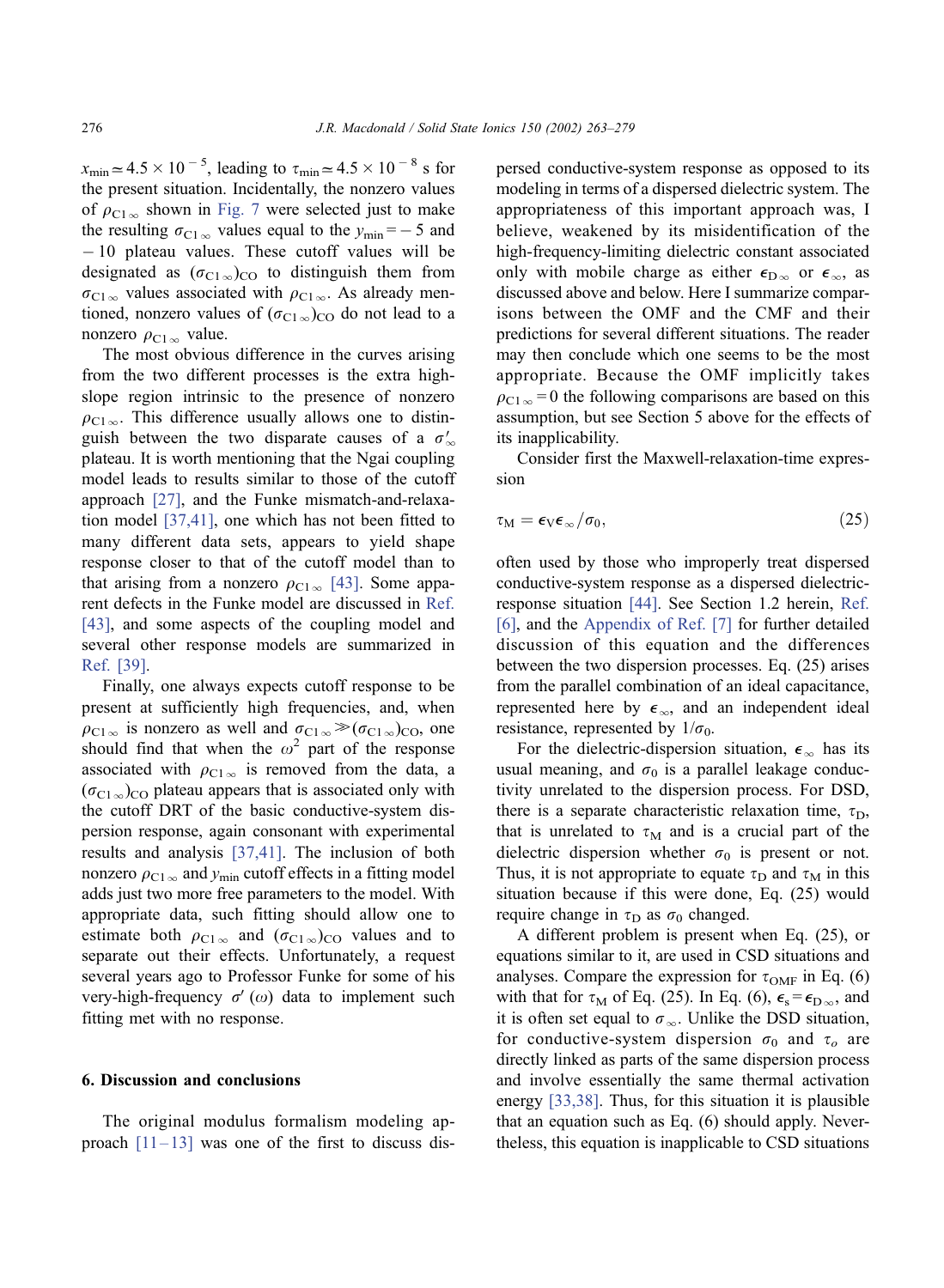because of the presence in it of  $\epsilon_{D_\infty}$  or  $\epsilon_{\infty}$  [4–6]. We are now ready to discuss several comparisons between aspects of the OMF and the CMF approaches.

(A) It is a fact that mobile charges lead to real-part frequency response at the dielectric level, here designated  $\epsilon'_{\rm C}(\omega)$ , for which  $\epsilon'_{\rm C}(\infty)$  may or may not be zero  $[4-6]$ . It is nonzero for the K1 dispersion model. the basis of both the OMF and the CMF, and it is termed  $\epsilon_{C1\,\infty}$ . A crucial difference between the OMF and the CMF is the replacement of the OMF  $\epsilon_s$  of Eq. (6) by the CMF  $\epsilon_{C1\infty}$  of Eq. (8). Unlike Eq. (6), Eq. (8) properly involves only quantities associated with, and arising from, charge motion. Thus, the OMF erroneously identifies the CSD1  $\epsilon_{C1\infty}$  with a dielectric constant that completely or partially includes dipolar/ vibratory bulk dielectric effects through  $\epsilon_{D\infty}$ . Such mixing of CSD and bulk dielectric effects means that the dielectric quantity  $\epsilon_s$  is fully determined by the value of the CSD product  $\sigma_{\text{OMF0}}\tau_{\text{OMF}} < x >_{\text{OMF}}$ , inconsistent with physical reasonableness and with experimental results.

(B) The OMF approach leads to response that ignores the existence of  $\epsilon_{C1\infty}$  and, with  $\epsilon_s$  replaced by  $\epsilon_{\infty}$ , involves  $\epsilon_{\text{D}\infty} = \epsilon_{\infty}$ . Thus, in fitting data with this model, no extra free dielectric parameter is required. In contrast, for the CMF,  $\epsilon_{C1}$  is fully determined by the other parameters in Eq. (8) and is thus not a free parameter. But since the effects of a nonzero  $\epsilon_{D\infty}$  appear in all frequency-response data, this quantity must be treated as a free fitting parameter. Then,  $\epsilon_{\infty} = \epsilon_{C1\,\infty} + \epsilon_{D\,\infty}$ , and data fitting yields estimates of both contributions to  $\epsilon_{\infty}$  [4–8,33,34]. On the other hand, OMF  $\epsilon_{\infty}$  parameter estimates are improperly interpreted as representing  $\epsilon_{D\infty}$ , while in fact they include both parts of the actual  $\epsilon_{\infty}$ .

(C) The OMF and CMF models are both of CSD1 character and have been used to determine model parameters by data fitting. In the OMF case, analysis of  $M''(\omega)$  data has led to improper  $\beta_1$  estimates, ones which are not of true CSD character because they are derived from data sets that include both  $\epsilon_{C1\,\infty}$  and  $\epsilon_{D\,\infty}$ effects [\[13,16,44,45\].](#page-15-0) [Table 2 in Ref. \[13\],](#page-15-0) often used for  $\beta_1$  estimation, is, in fact, appropriate only for pure CSD response [\[4,23\]](#page-15-0) but it has generally been used in conjunction with original  $M''(\omega)$  data rather than that from which  $\epsilon_{D_{\infty}}$  effects have been eliminated. Since CMF analysis already includes  $\epsilon_{D\infty}$  as a free parameter, however, its  $\beta_1$  estimates are properly those appropriate for the pure CSD fitting model.

(D) Since only data expressed at the  $\sigma'(\omega)$  or  $\epsilon''(\omega)$  levels do not involve much or any effects from  $\epsilon_{\text{D}_{\infty}}$ , OMF and CMF fits at these levels are equivalent and should lead to the same proper estimates of  $\beta_1$ , for example. For the other six IS fitting possibilities, where  $\epsilon_{\text{D}\infty}$  strongly affects the data, one should find very nearly the same CMF estimates as for the other two but quite different ones for OMF fits. Data fitting for several different materials completely verifies these conclusions and leads to variable  $(\beta_1)_{\text{OMF}}$  values of the order of 0.5 and to  $(\beta_1)_{\text{CMF}}$  values of about 1/3, virtually independent of temperature and ionic con-centration [\[8,33,34\].](#page-15-0) The limiting slope of  $n=1$  –  $(\beta_1)_{\text{CMF}}$  of about 2/3 agrees closely with results compiled in 1994 for many materials from powerlaw  $\sigma'(\omega)$  fits, while the corresponding  $(\beta_1)_{\text{OMF}}$ values listed range from 0.47 to 0.83 [\[46\].](#page-16-0) Incidentally, another compilation of  $\beta$  values for various alkali oxide concentrations does not make it entirely clear whether all those listed are from K0 fits or from OMF determinations [\[47\],](#page-16-0) but the trend toward  $\beta = 1$ as the concentration decreases is in agreement with that found for  $(\beta_1)_{\text{OMF}}$  [\[33\].](#page-15-0)

(E) The present work shows that the imaginary part of the  $\epsilon(\omega)$  response of the Scher-Lax STM microscopic model is given by a general expression identical in form to that of the modulus formalism, and the real part differs only by not including a nonzero high-frequency limit,  $\epsilon'_{\text{STM}}(\infty)$ . For the K1 macroscopic response model used in the modulus formalism approach, the limit is  $\epsilon_{C1\infty}$ . By using only the DRT associated with  $\epsilon_{C1}^{"}(\omega) = \epsilon_{STM}^{"}(\omega)$  response, it is demonstrated that the derived  $\epsilon'_{C_1}(\omega)$  response does indeed include  $\epsilon'_{C1\infty}$ , thus verifying a complete isomorphism between the forms of the augmented STM and the CSD1. Since the OMF approach does not recognize the existence of  $\epsilon_{C1\infty}$ , it cannot be brought into full consonance with the augmented STM model.

(F) It has recently been demonstrated that nearly constant-loss effects are likely to be associated with an increase in  $\epsilon_{D_{\infty}}$  with increasing ionic concentration [\[33\],](#page-15-0) one arising from interactions between mobile charges and their surroundings. The OMF approach does not and cannot lead to such detailed results.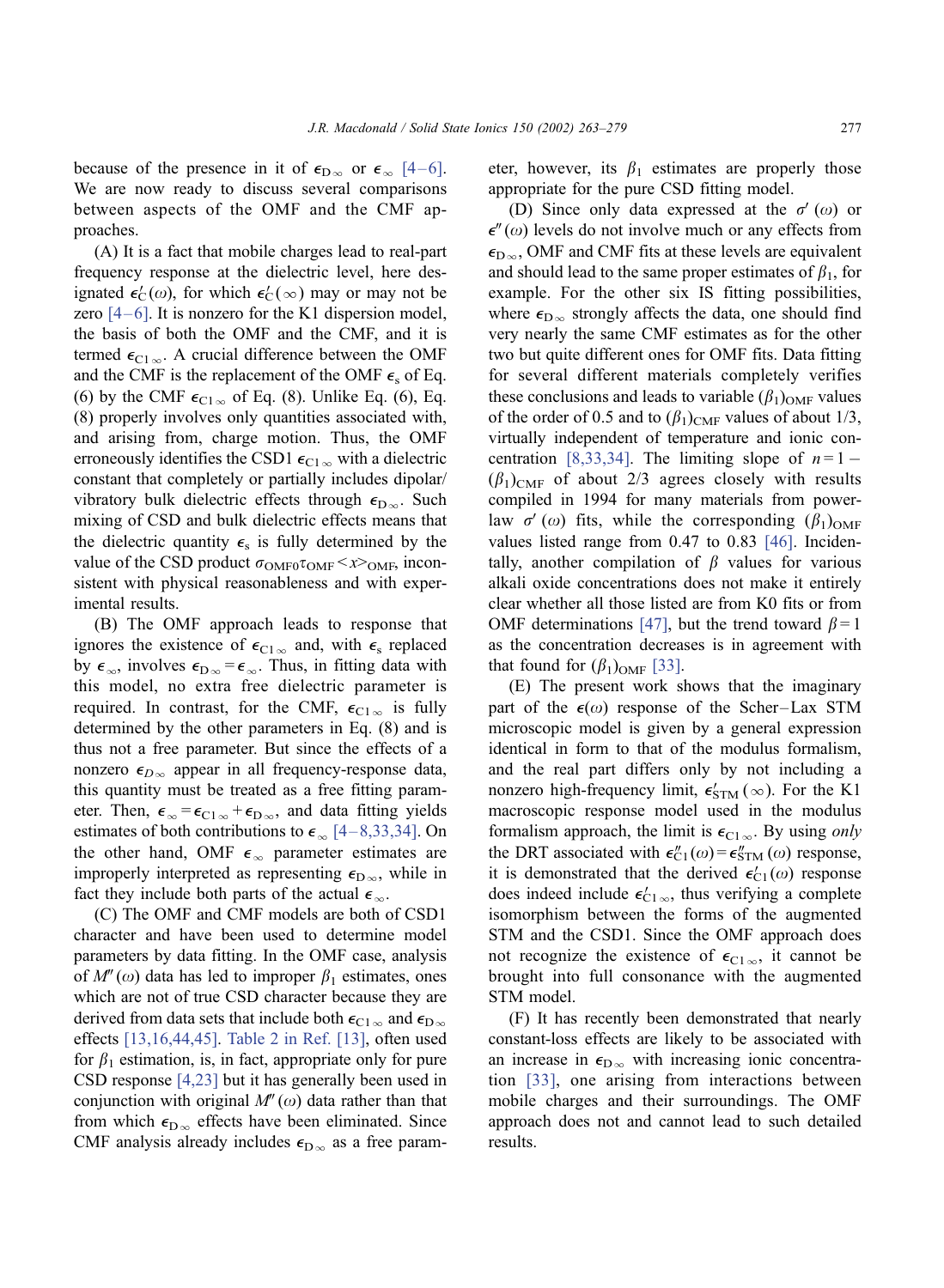Definitions of acronyms

|                                      |  |  | CMF corrected electric modulus formalism ap- |  |
|--------------------------------------|--|--|----------------------------------------------|--|
| proach                               |  |  |                                              |  |
| CNLS complex nonlinear least squares |  |  |                                              |  |

- CSD conductive-system dispersion
- CSDk two types of CSD response with  $k=0$  or 1
- DRT distribution of relaxation times,  $\tau$
- DSD dielectric-system dispersion
- IS immittance spectroscopy
- KWW Kohlrausch–Williams –Watts response model
- KWWk KWW response defined by index  $k$ , where  $k=0$  or 1
- Kk abbreviated form of KWWk
- LEVM the complex-nonlinear least-squares fitting program used herein
- OMF original electric modulus formalism approach
- SE stretched-exponential response; see Eq. (11)
- STM stochastic transport model of Scher and Lax

#### Acknowledgements

It is a pleasure to thank Dr. Carlos León for extensive correspondence that has helped me better understand many aspects of the original modulusformalism dispersion model.

#### References

- [1] J.R. Macdonald (Ed.), Impedance Spectroscopy Emphasizing Solid Materials and Systems, Wiley-Interscience, New York, 1987.
- [2] K.L. Ngai, R.W. Rendell, Phys. Rev., B 61 (2000) 9393.
- [3] B.A. Boukamp, J.R. Macdonald, Solid State Ionics 74 (1994) 85.
- [4] J.R. Macdonald, J. Non-Cryst. Solids 197 (1996) 83, erratum; J.R. Macdonald, J. Non-Cryst. Solids 204 (1996) 309. In addition,  $G_D$  in Eq. (A2) should be  $G_{CD}$ .
- [5] J.R. Macdonald, J. Non-Cryst. Solids 212 (1997) 95, erratum; J.R. Macdonald, J. Non-Cryst. Solids 220 (1997) 107. In addition, Eq. (7) should only be applied when  $0 \le \rho_{C_\infty} \ll \rho_{C0}$ . Finally, the symbol  $\sigma_o$  should be removed from the right end of Eq.  $(12)$  and " $dx$ " should be moved from the left side of the term in square brackets in Eq. (A.5) to the right side.
- [6] J.R. Macdonald, Braz. J. Phys. 29 (1999) 332. Available on-

line at [http://www.sbf.if.usp.br/WWW\\_pages/Journals/BJP/]( http:\\www.sbf.if.usp.br\WWW_pages\Journals\BJP\Vol.29\index.htm. ) Vol.29/index.htm.

- [7] J.R. Macdonald, Solid State Ionics 133 (2000) 79.
- [8] J.R. Macdonald, J. Appl. Phys. 90 (2001) 153, Erratum: in Eq. (10),  $\sigma_0 \Gamma$  should be replaced by  $\sigma_0 \tau_o \Gamma$ .
- [9] J.R. Macdonald, J. Chem. Phys. 115 (2001) 6192.
- [10] F.E.G. Henn, R.M. Buchanan, N. Jiang, D.A. Stevenson, Appl. Phys., A 60 (1995) 515.
- [11] V. Provenzano, L.P. Boesch, V. Volterra, C.T. Moynihan, P.B. Macedo, J. Am. Ceram. Soc. 55 (1972) 492.
- [12] P.B. Macedo, C.T. Moynihan, R. Bose, Phys. Chem. Glasses 13 (1972) 171.
- [13] C.T. Moynihan, L.P. Boesch, N.L. Laberge, Phys. Chem. Glasses 14 (1973) 122.
- [14] B. Roling, J. Non-Cryst. Solids 244 (1999) 34.
- [15] I.M. Hodge, C.A. Angel, J. Chem. Phys. 67 (1977) 1647.
- [16] C.T. Moynihan, J. Non-Cryst. Solids 172-174 (1994) 1395.
- [17] J.R. Macdonald, L.D. Potter Jr., Solid State Ionics 23 (1987) 61, The new Version 7.11 of the comprehensive LEVM fitting program may be downloaded at no cost from [http://]( http:\\www.physics.unc.edu\macd\ ) www.physics.unc.edu/  $\sim$  macd/. It includes an extensive manual, executable programs, and full source code. More information is provided about LEVM at this www address.
- [18] K.L. Ngai, C. León, Phys. Rev., B 60 (1999) 9396.
- [19] J.R. Macdonald, Phys. Rev., B 63 (2001) 052205.
- [20] J.R. Macdonald, J. Appl. Phys. 82 (1997) 3962.
- [21] I. Svare, F. Borsa, D.R. Torgeson, S.W. Martin, H.K. Patel, J. Non-Cryst. Solids 185 (1995) 297.
- [22] K.L. Ngai, C. León, Solid State Ionics 125 (1999) 81.
- [23] C.P. Lindsey, G.D. Patterson, J. Chem. Phys. 73 (1980) 3348.
- [24] R. Kohlrausch, Pogg. Ann. Phys. Chem. 91 (2) (1854) 179.
- [25] G. Williams, D.C. Watts, Trans. Faraday Soc. 66 (1970) 80.
- [26] J.R. Macdonald, Inverse Problems 16 (2000) 1561; J.R. Macdonald, J. Comput. Phys. 157 (2000) 280.
- [27] J.R. Macdonald, J. Appl. Phys. 84 (1998) 812, The word ''out'' in the third line from the bottom of the first column on p. 820 should be ''but''.
- [28] J.R. Macdonald, Solid State Ionics 25 (1987) 271.
- [29] H. Scher, M. Lax, Phys. Rev., B 7 (1973) 4491; M. Lax, H. Scher, Phys. Rev. Lett. 39 (1977) 781.
- [30] A.S. Nowick, in: G.M. Murch, A.S. Nowick (Eds.), Diffusion in Crystalline Solids, Academic Press, Orlando, 1985, Chap. 3; A.S. Nowick, W.-K. Lee, H. Jain, Solid State Ionics 28 – 30 (1988) 89.
- [31] H. Jain, J. Non-Cryst. Solids 66 (1984) 517.
- [32] D.L. Sidebottom, Phys. Rev. Lett. 82 (1999) 3653.
- [33] J.R. Macdonald, J. Chem. Phys. 116 (2002) 3401.
- [34] J.R. Macdonald, J. Non-Cryst. Solids, in press.
- [35] P. Lunkenheimer, A. Pimenov, A. Loidl, Phys. Rev. Lett. 78 (1997) 2995.
- [36] R.H. Cole, E. Tombari, J. Non-Cryst. Solids 131-133 (1991) 969.
- [37] K. Funke, B. Roling, M. Lange, Solid State Ionics 105 (1998) 195.
- [38] J.R. Macdonald, Phys. Rev., B 49 (1994) 9428.
- [39] A.S. Nowick, A.V. Vaysleyb, I. Kuskovsky, Phys. Rev., B 58 (1998) 8398.

<span id="page-15-0"></span>